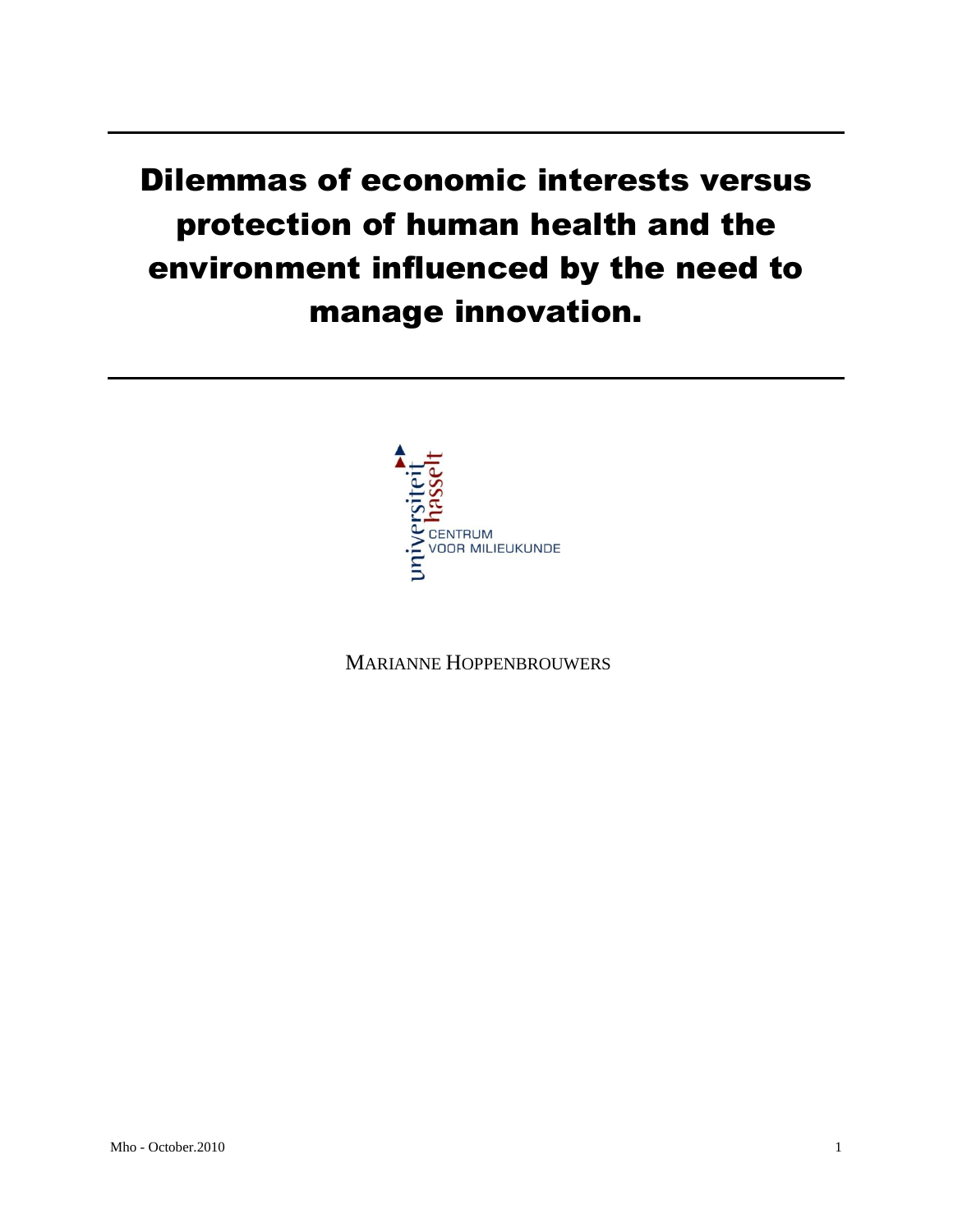# CONTENT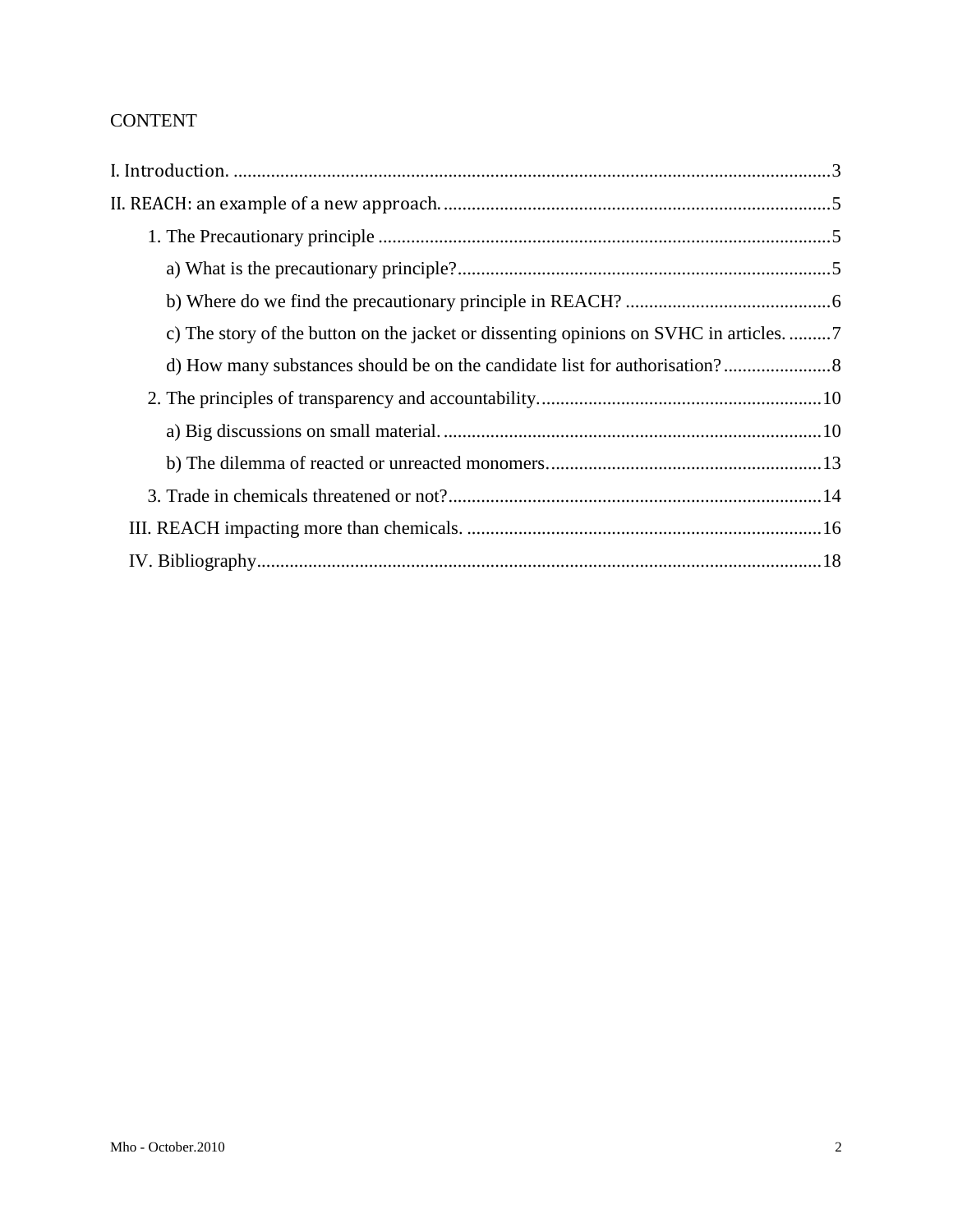## <span id="page-2-0"></span>**I. Introduction.**

The actual economic situation and the growing awareness of environmental and health concerns are at the basis of an increasing number of innovative projects. Inherent to the innovative character of these initiatives is the uncertainty on possible risks and their influence on the actual societal organization. It is important that before bringing innovations to the market, regulation should happen in order to avoid irreparable damage or negative impact on humanity or environment. On the other hand, if we want to guarantee welfare, the economic system, including trade, should also be taking into consideration. An interdisciplinary understanding of the topics at hand is necessary, not only to analyze the applicability of existing rules, but also for the development of new legislation.

As Henk Ten Have of COMEST stated "*The current revolution in science and technology has led to the concern that unbridled scientific progress is not always ethically acceptable."<sup>1</sup>* The Commission on the Ethics of Scientific Knowledge and Technology (COMEST) is one example of the overall growing interest in balancing economic and scientific interests with ethical (societal) standards. Protecting the human health, the environment and the world rises on the agenda.

This increasing importance of protection is partially based in the evolution of our society into more and more risk aversion. The public is concerned about several new developments and about the impact thereof on the quality of life, rights and freedom. The development and implementation of effective risk management is a permanent challenge. Not only has each new technology or concept its own particularities and its own set of risks, there are also huge differences risk perception across countries, individuals and social groups.<sup>2</sup> But if we cannot manage this risk perception, it might well become an obstacle to innovation and evolution.

On the basis of an analysis of REACH this paper aims to give some insight in the challenges and bottlenecks of new legislation adopted in line with the changed priorities in society. REACH is however a complex and technical regulation. The many official and semi-official interpretations of the regulation create uncertainty. Changes and interpretations are often influenced by different stakeholders, adding to the complexity, and reducing transparency and stability.

To give you a concrete idea of these issues, we will analyse the role of the precautionary principle, how transparency and stability influence the effectiveness of the regulation and the impact of REACH on the world economic system.

<sup>1</sup> TEN HAVE, H. e.a., *Ethics of Science and Technology, Explorations of the frontiers of science and ethics*, United Nations Educational, Scientific and Cultural Organization, France, 2006, p. 6, unesdoc.unesco.org/images/0014/001454/145409e.pdf (last visited on 11 March 2010).

<sup>2</sup> SMITH, R., *The Dangers of Risk aversion*, United Kingdom, The Royal Academy of Engineering, 2007, p. 4, [www.raeng.org.uk](http://www.raeng.org.uk/) (last visited on 20 March 2010).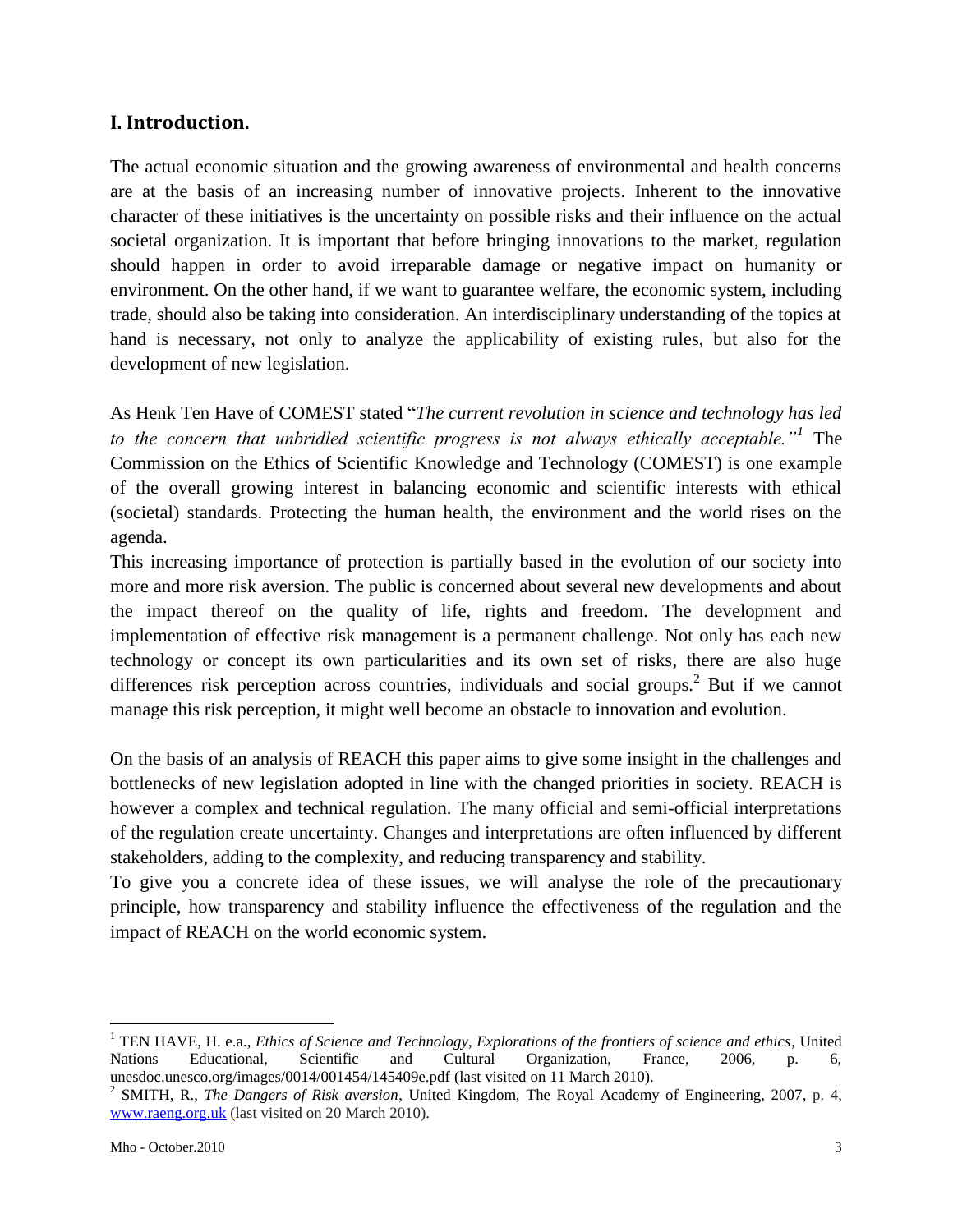The result could be that this paper raises more questions and discussion than it provides answers. However, discussions amongst stakeholders often give new views leading to creative ideas. Hopefully this document can be a small contribution in the process.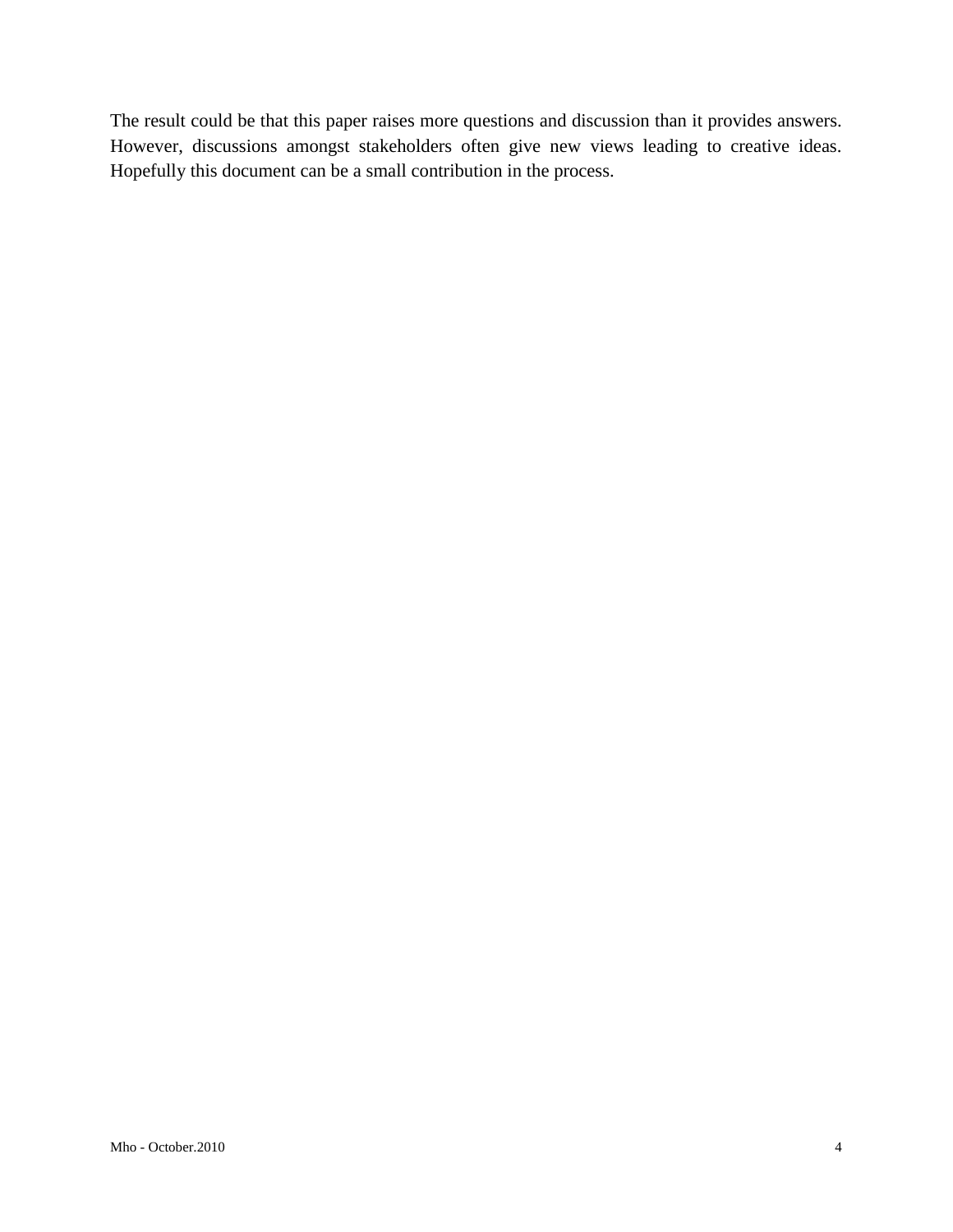## <span id="page-4-0"></span>**II. REACH: an example of a new approach.**

Governance of risks and protection of human health and the environment have become important in our society. But developing an acceptable risk management is not easy, certainly not if the risks are uncertain.

The REACH regulation was approved on 18 December 2006. It replaces the old outdated chemical rules and harmonizes chemical legislation in Europe. For this purpose some innovative concepts were introduced. For example a chemical is no longer considered safe until the opposite is proved, companies now have to prove the safety of the substance.

These concepts are supported by several principles that were explicitly incorporated in the regulation: the Precautionary Principle (article 1), the Substitution Principle (article 55 and 62), No Data – No Market (article 5) and the Right to Know (article 33), plus in socio-economical area respecting free trade, supporting innovation and enhancing competition (article  $1$ ).<sup>3</sup>

Or in other words, the  $REACH<sup>4</sup>$  regulation combines economic objectives with the aim to provide a high level of protection of human health and the environment, whilst enhancing competitiveness and innovation.<sup>5</sup>

#### <span id="page-4-1"></span>**1. The Precautionary principle**

REACH formally recognizes the precautionary principle as a tool to achieve its environmental and health objectives. Article 1 (3) explicitly mentions that the provisions of REACH are "underpinned by the precautionary principle".

#### <span id="page-4-2"></span>*a) What is the precautionary principle?*

Several<sup>6</sup> definitions exist, varying in wording and in strength. The comparison of these definitions gives us an overview of the most important elements:

- − All refer to the essence of the principle: prevent, eliminate, reduce, avoid and control pollution, damage or harm to the environment, the people, the "world";
- − Most refer to risk assessment and the fact that inadequate or inconclusive scientific evidence is not a reason to postpone control and safety measures;

 $\overline{a}$  $3$  The references to the articles is not exhaustive.

<sup>4</sup> Corrigendum to Regulation (EC) No 1907/2006 of the European Parliament and of the Council of 18 December 2006 concerning the Registration, Evaluation, Authorisation and Restriction of Chemicals (REACH), establishing a European Chemicals Agency, amending Directive 1999/45/EC and repealing Council Regulation (EEC) No 793/93 nd Commission Regulation (EC) No 1488/94 as well as Council Directive 76/769/EEC and Commission Directives 91/155/EEC, 93/67/EEC, 93/105/EC and 2000/21/EC, *O.J. L* 396 of 30 December 2006, p 3 – hereinafter referred to as REACH

<sup>&</sup>lt;sup>5</sup> Preamble 1 REACH Regulation

<sup>6</sup> HOPPENBROUWERS, M., *The Precautionary Principle,* Leuven, Master International Environmental and Energy law, 2007, p 1-2, not published.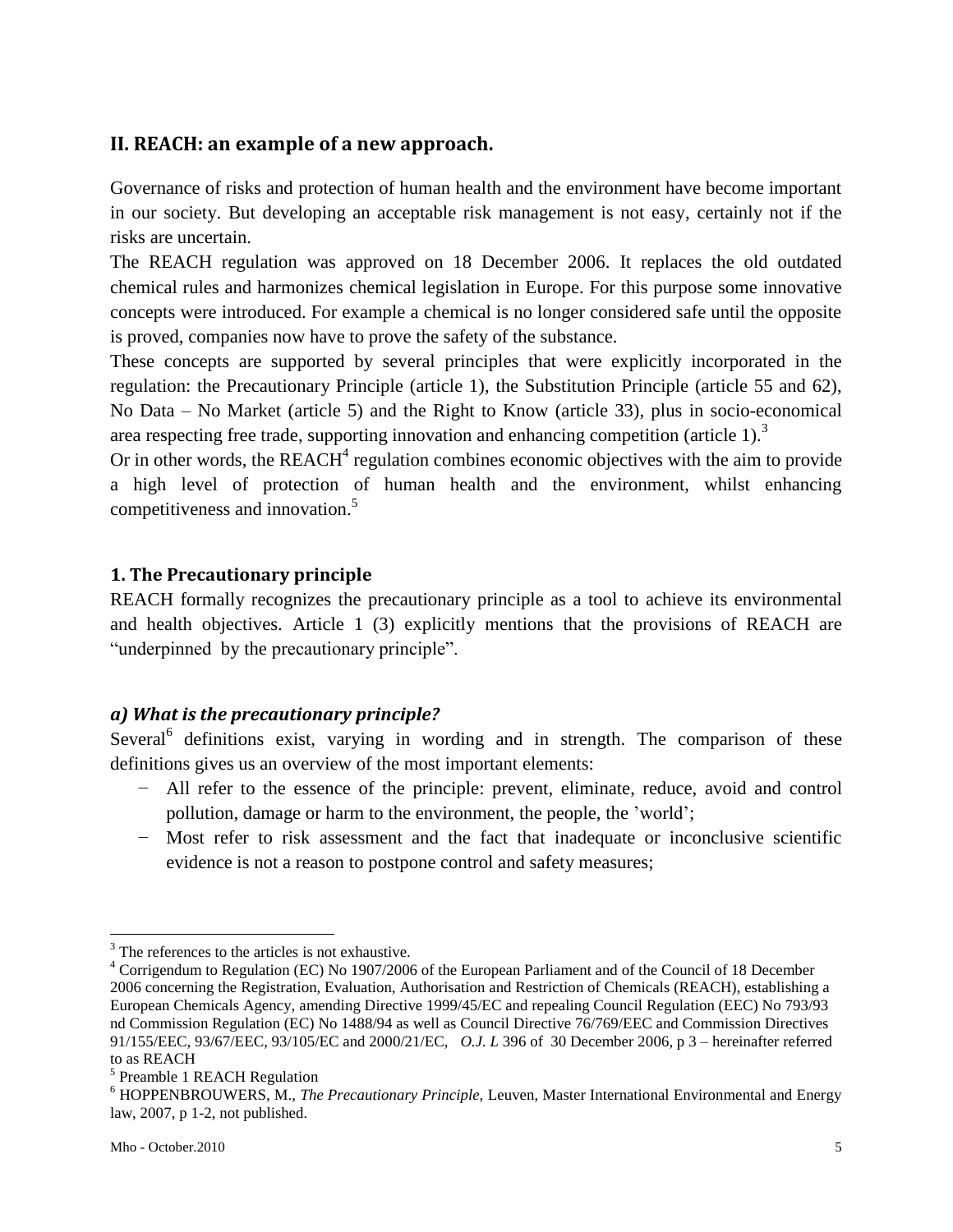- − Some refer to economic feasibility, through taking into account socio-economic contexts, polluter pays, cost-effectiveness of the measures
- − Very few mention sustainable development and co-operation between parties.

For the purpose of this paper the precautionary principle will be defined as<sup>7</sup>:

*"When human activities may lead to harm that is scientifically plausible but uncertain, we shall prevent, diminish and control their impact.*

*Harm refers to damage to humans, animals, plants and/or the environment that is:*

- *Threatening to life or health,*
- *Serious or effectively irreversible*
- *Inequitable to present or future generations.*"

The assessment of the harm should be based in scientific analysis. However the analysis should reflect the complexity of our world, consider the uncertainties and take into account that causal relations are not always linear. In other words: the scientific analysis should use the newest insights and put itself under ongoing reflection/review.

#### <span id="page-5-0"></span>*b) Where do we find the precautionary principle in REACH?*

Besides the clear mentioning of the principle in article 1 (3) of REACH, one can find reference in other articles and annexes. Also in the guidance documents<sup>8</sup> of  $ECHA<sup>9</sup>$  is the principle present. A few examples are mentioned below.

Article 57 (f) REACH describes substances of equivalent concern. These are substances for which there is scientific evidence of probable serious effects to human health and the environment. The word "probable" is important. Scientific evidence should point out that harm by these substances is plausible but not certain.

The concept of "equivalent concern" is especially useful in cases where it is difficult to estimate risk using traditional risk assessment methodologies, but where there is a probability of risks and effects of concern from which ecosystems should be protected. The guidance on identification of Substances of Very High Concern (SVHC) explains the concept further.<sup>10</sup> Another reason to decide that protection is necessary is that if the harmful effects occur, these will be difficult or impossible to reverse.<sup>11</sup> Thus it is the dual uncertainty caused by lack of evidence and knowledge

 $<sup>7</sup>$  Ibid., p 3.</sup>

<sup>&</sup>lt;sup>8</sup> Guidances provide interpretations of the REACH obligations, but are not legally binding documents. They have been developed by different stakeholders: industry, Member States and NGOs with the objective to advice on good practices and how to fulfil the obligations under REACH. The final version of a guidance is approved by ECHA and the Commission, whereby they follow the majority of the Member States in case of dissenting opinions.

<sup>&</sup>lt;sup>9</sup> ECHA: European Chemicals Agency

<sup>&</sup>lt;sup>10</sup> ECHA, Guidance for the preparation of an Annex XV dossier on the identification of substances of very high concern, June 2007, p. 23, http://guidance.echa.europa.eu/docs/guidance\_document/svhc\_en.pdf (last visited on 30 March 2010).

<sup>&</sup>lt;sup>11</sup> Ibid., p 24.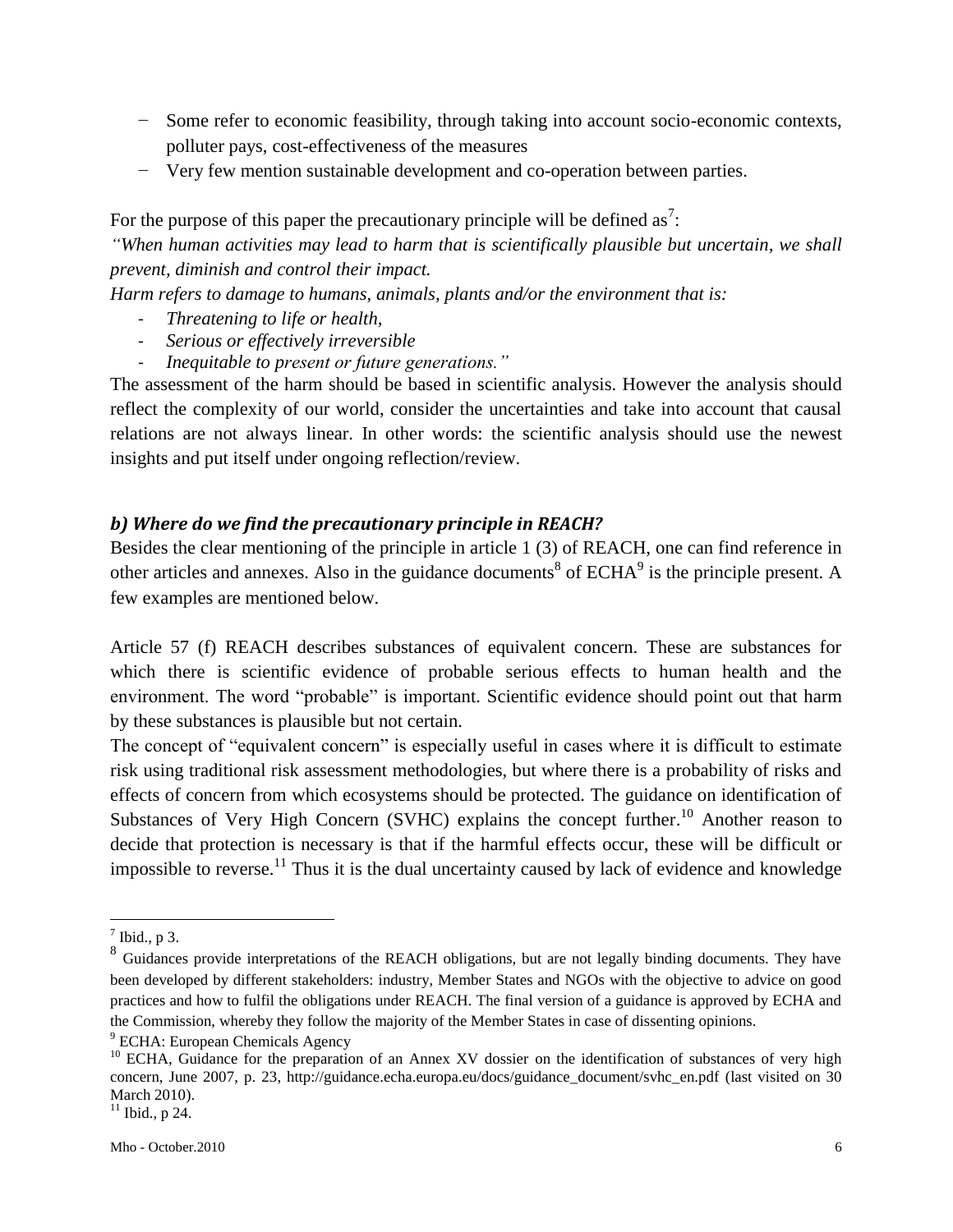up to what level the substance is safe and the ignorance of the consequence that justify precaution. In fact this is applying the precautionary principle.

A similar reasoning is used to define "future equivalent concern" relating to on the moment unidentified properties of some dangerous substances, but on which already some scientific evidence is available that leads to concern. A concrete example is the lack of knowledge on how a chemical substance will behave in the environment. The guidance clearly encourages authorities "*to employ the underlying principle*"<sup>12</sup>, i.e. the precautionary principle.

#### <span id="page-6-0"></span>*c) The story of the button on the jacket or dissenting opinions on SVHC<sup>13</sup> in articles.*

Taking into account the cultural, individual and social differences in risk perception, a harmonised rule like REACH could create some issues between social groups and between member states. When some group or state would find it necessary to implement more strict risk management based on the precautionary principle, i.e. harm is scientifically plausible but uncertain, this is nearly impossible.

A concrete example is the actual dissenting opinion of six member states concerning the calculation of the concentration of SVHCs in articles.<sup>14</sup>

Article 7 (2) of REACH sets a threshold for notifying ECHA, in case SVHCs are present in an article: *"... b) the substance is present in those articles above a concentration of 0,1 % weight by weight (w/w)."*

The only definition of an article in REACH can be found in article 3 (3): *"article: means an object which during production is given a special shape, surface or design which determines its function to a greater degree than does its chemical composition".*

Only the guidance contains a brief description of complex articles:

*"An article is to be understood as the article as produced or imported. It may be very simple, like a wooden chair but could also be rather complex, like a computer, consisting of several parts, which are also considered articles when produced or imported".<sup>15</sup>*

Then the ECHA guidance document states that the limit of 0,1% weight by weight should be calculated in relation to the complex article as produced or imported. This means compared to the total weight of the whole "composed" article. Producers and importers have an economic interest in calculating the limit to the whole composed article.

However, and despite this economic advantage, six members states - Sweden, Denmark, Austria, Belgium, France and Germany – disagree with the interpretation of ECHA of article 7 (2) in the guidance. According to the dissenting member states, the precautionary principle is ignored in the interpretation of ECHA concerning the calculation of the limits of SVHC. These states are

<sup>12</sup> Ibid., p 33.

<sup>&</sup>lt;sup>13</sup> SVHC: Substances of Very High Concern

 $14$  Article 7 (2) REACH

<sup>15</sup> TEMANORD REPORT, *REACH Trigger for Information on Substances of Very High Concern (SVHC)* – *An Assessment of the 0.1% Limit in Articles*, Copenhagen, **©** Nordic Council of Ministers, 2010, p. 21.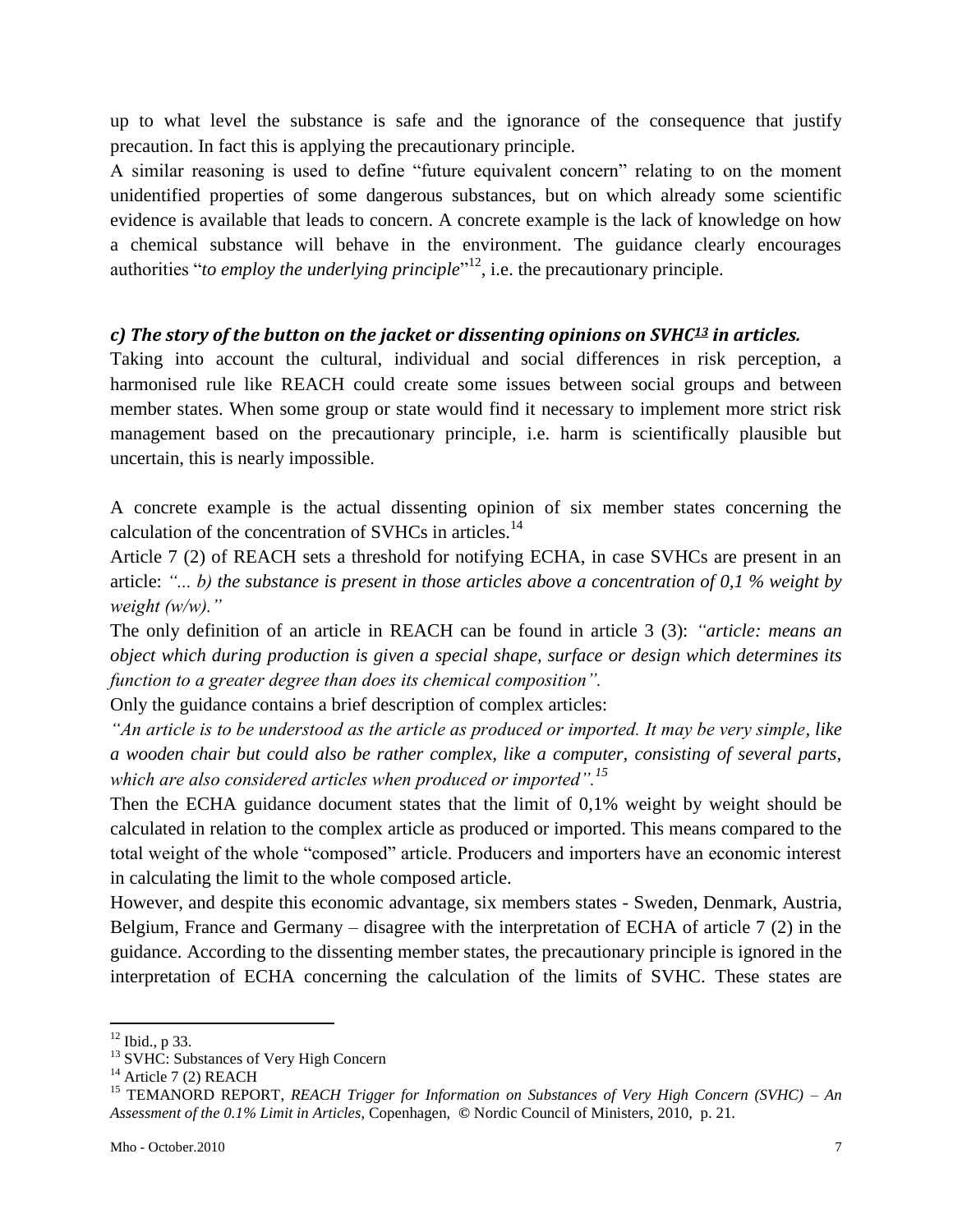convinced that the limit value should relate to individual articles, parts or materials that a complex article consists of.

The concentration threshold of 0,1% weight by weight calculated in relation to a complex article differs considerably from the same calculation in relation to individual articles or parts of a complex article.<sup>16</sup> It leads to arbitrary differences in application depending on whether the article is marketed as a separate part or integrated in a complex article. An example is the case of SVHCs in plastic shoes. The slipper of Bjorn Borg contains in the strap over the foot and between the toes 8,40 % of DPB (a Phtalates) what is classified as a SVHC. Calculated to the whole shoe, the limit of 0,1 % w/w is however respected.

The member states have, in line with their dissenting views, not endorsed publication of the parts of the Guidance that relate to the interpretation of the limit.

Can they do that? The text of article 7 (2) of  $REACH<sup>17</sup>$  leaves room for interpretation. Since a guidance is not legally binding and a complex article is not defined in the REACH regulation, one could argue that the interpretation of article 7 (2) of REACH as laid down in the guidance disregards the precautionary principle. The interpretation of the dissenting member states leads to more prudent and safe handling of SVHC in articles. Indeed the limit will be attained faster compared to part of the article then to the complex article as a whole.<sup>18</sup>

On the other hand, the fact that REACH is based on article 95 of the EC Treaty<sup>19</sup>, is an argument that will probably be used when defending the actual calculation method. Some stakeholders could claim that the procedure for deviation from a harmonization rule must be followed.

The REACH regulation harmonizes an important part of the chemical legislation in Europe and in principle member states cannot deviate from it. Except when they follow the procedure and when the proposed regulation does not disturb the working of the internal market and that their motivation is based on new scientific evidence and specific problems. Then the Commission has to accept and approve the deviating rule. In practice it will be impossible to attain approval for a deviation from REACH on the national level.

The European court will probably have the last word in this discussion.

#### <span id="page-7-0"></span>*d) How many substances should be on the candidate list for authorisation?*

In future chemicals included in the list of substances subject to authorisation<sup>20</sup> cannot be placed on the market or used without authorisation. The aim of the authorisation is *"to ensure that risks* 

<sup>&</sup>lt;sup>16</sup> Dissenting views on the Guidance on requirements for substances in articles, received from Austria, Belgium, Denmark, France, Germany and Sweden, 18 p., available on guidance.echa.europa.eu/guidance\_en.htm (last visited on 2 April 2010).

<sup>&</sup>lt;sup>17</sup> The notification provisions in Article 7(2) will enter into force June 2011 – article 7 (7) REACH.

<sup>18</sup> TEMANORD REPORT, *REACH Trigger for Information on Substances of Very High Concern (SVHC)* – *An Assessment of the 0.1% Limit in Articles*, Copenhagen, **©** Nordic Council of Ministers, 2010, 115 p.

<sup>&</sup>lt;sup>19</sup> EC Treaty, Nice consolidated version

<sup>&</sup>lt;sup>20</sup> Annex XIV REACH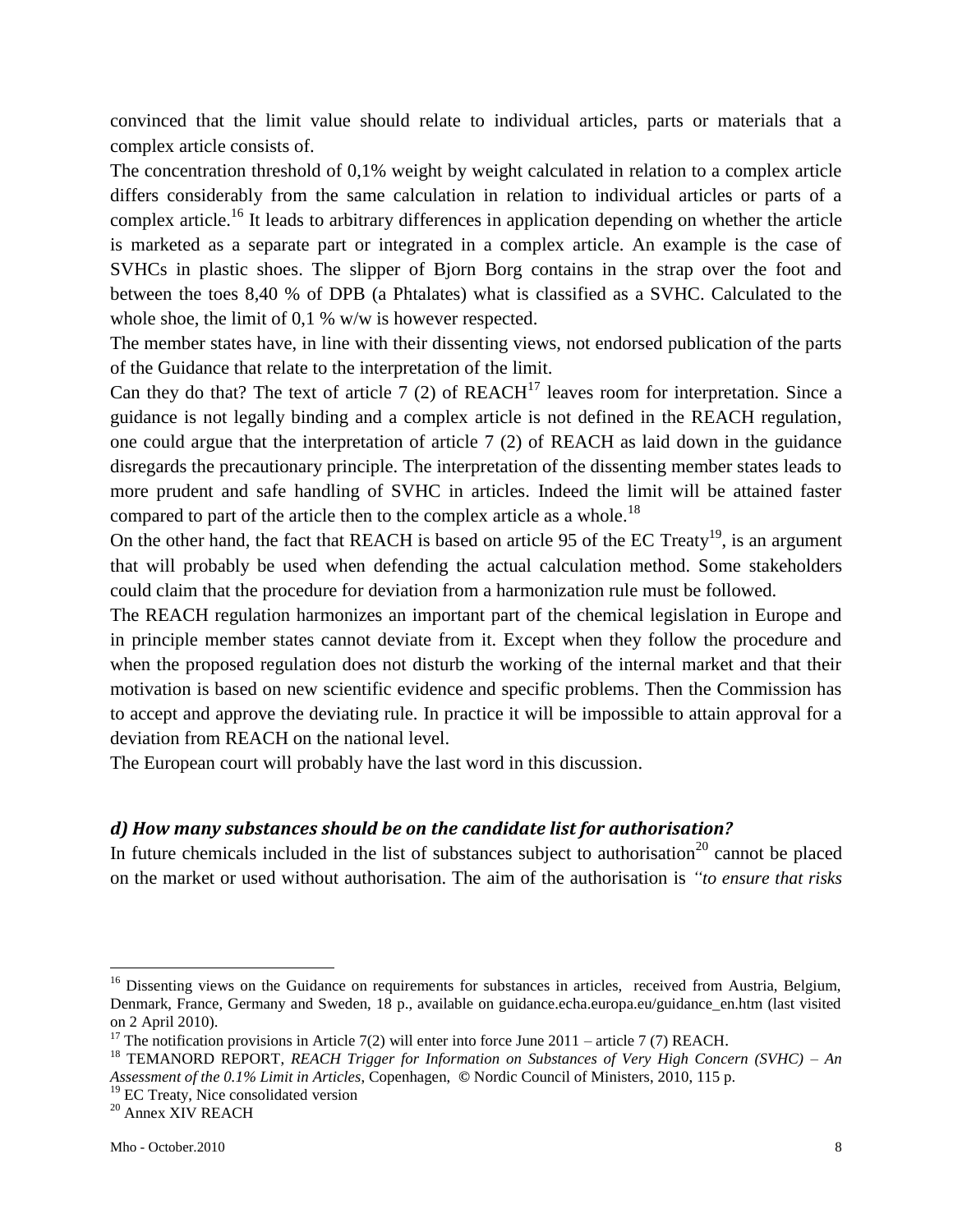*from SVHCs are properly controlled and that these substances are progressively replaced by suitable alternative substances or technologies, where these are economically and technically viable".<sup>21</sup>*

The first step in the authorisation process is the inclusion of a SVHC in the candidate list. At this moment the candidate list contains 16 substances<sup>22</sup>, much to the dissatisfaction of several stakeholders, not only NGOs, but also six member states $^{23}$ .

These six states formed an informal working at the  $CARACAL<sup>24</sup>$  meeting in March 2009 and developed a list with 478 substances making it easier for Member States to select the most relevant substances for inclusion as SVHCs on the Candidate List.<sup>25</sup> This list is also inspired by the SIN list<sup>26</sup> made by ChemSec. ChemSec<sup>27</sup> is a non-profit organisation focussing on hazardous substances and willing to speed up the legislative processes for protection against SVHCs.

Both the action of the six Member States and the SIN list are in sharp contrast with the inclusion of only 16 substances on the official candidate list of ECHA. It is also an example of the influence society and its norms and culture can have on the opinion of authorities, i.e. that member states suggest a faster and more severe list than what the regulator is actually proposing. Both the SIN list and the member state's list are based on scientific evidence and a practical application of the precautionary principle in all cases of uncertainty.

Recently, Vice President Tajani and Commissioner Potočnik have followed up a request of the European parliament to speed up the process on authorization and visited ECHA. *"They are taking action to make progress towards the registration of chemicals and the management of substances of very high concern." 28*

 $^{21}$  Article 55 REACH

<sup>&</sup>lt;sup>22</sup> http://echa.europa.eu/chem\_data/authorisation\_process/candidate\_list\_table\_en.asp

<sup>&</sup>lt;sup>23</sup> This group of Member States, including the Netherlands, Germany, Austria, France, Sweden and Denmark, has now agreed on a list of 478 substances, corresponding to 90 percent match with the SIN List.

<sup>&</sup>lt;sup>24</sup> CARACAL: Competent Authorities for REACH and Classification and Labelling

 $^{25}$  www.chemsec.org/list/latest-on-sin

<sup>&</sup>lt;sup>26</sup> SIN = Substitute It Now

 $27$  The International Chemical Secretariat

<sup>&</sup>lt;sup>28</sup> Commission press release, Chemicals: New European Commission determined to make REACH a success

Brussels, 25 March 2010, IP/10/360, http://ec.europa.eu/commission\_2010-2014/tajani/headlines/pressreleases/index\_en.htm.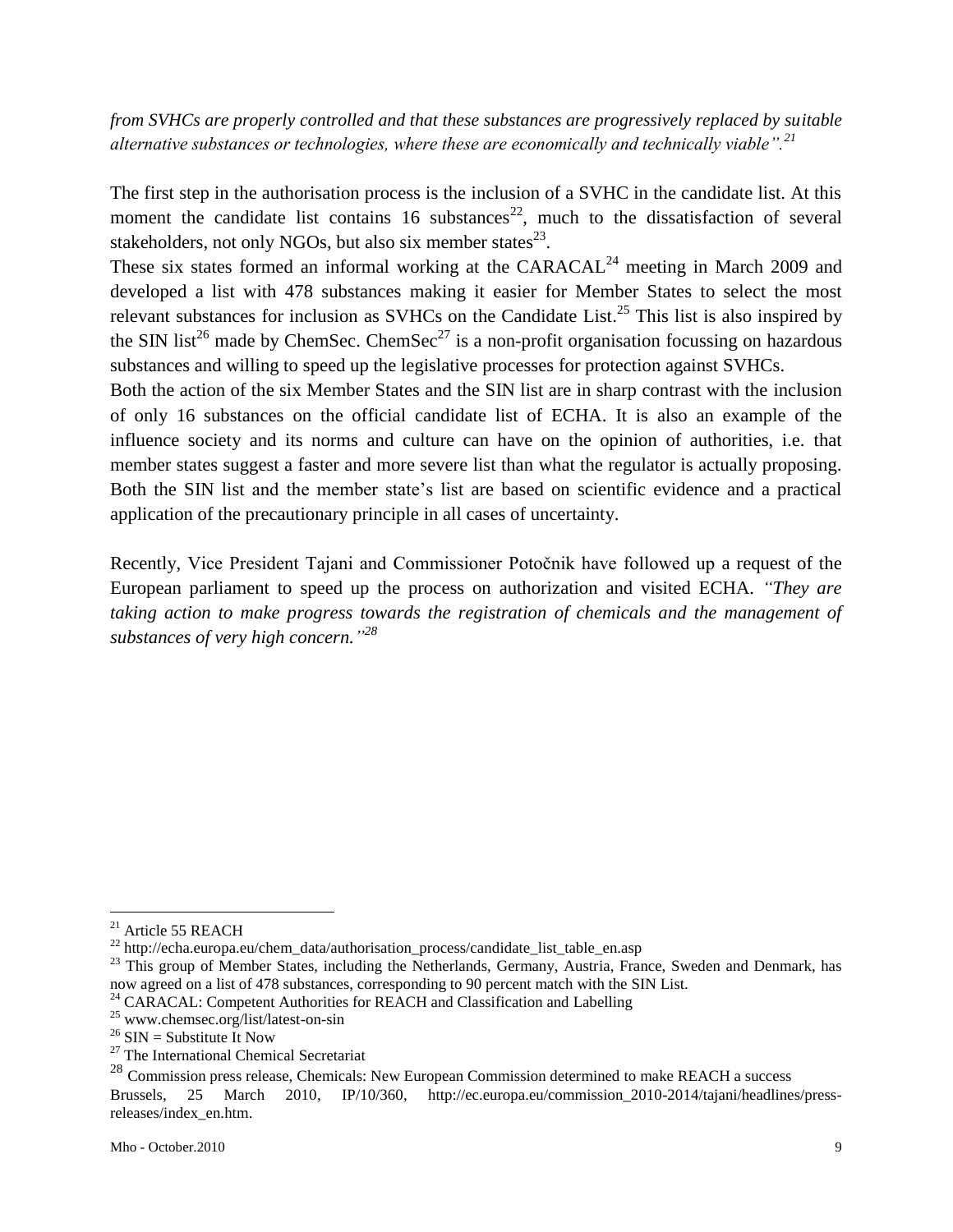#### <span id="page-9-0"></span>**2. The principles of transparency and accountability.**

Respecting the REACH obligations should lead to safe handling and use of chemicals. The objective is clear, but the complexity lies in attaining the targets. Guidance documents and fact sheets provide supplementary information to the legal text trying to assist regulatees in meeting their obligations.

The fact that such extensive explanation is necessary and even not always sufficient leads to the conclusion that the Rule of  $Law^{29}$  is not always respected.

In this paper we will focus on the principle of transparency and of stability. Two examples are described to concretize the complexity and the confusion.

#### <span id="page-9-1"></span>*a) Big discussions on small material.*

REACH applies to substances regardless their size, shape or physical state. Consequently nanomaterials are subject to the regulation despite the fact that there are no specific provisions for these nanosized substances and that specific issues surface. The result is that different opinions existed and still exist. Following is an overview, demonstrating some of the important issues.

In December 2007 ECHA declares at the NanOSH Conference in Helsinki<sup>30</sup>: "*REACH treats* both, the bulk material and the nanosized material as the same substance". The Agency added that this, however, does not prevent the registrant from identifying dangerous properties of this substance depending on its size and classify the different types accordingly. In practice such a statement does not help. It creates an ambiguous situation for companies. Could insurance companies, for example, impose separate risk assessment with such a statement of the Agency, when the nanomaterial is considered to have fulfilled the requirements because its bulk form did? Would not assessing the nanosized substance separately be judged "bad management'?

It is paramount to keep in mind that nanoparticles differ from their larger forms, although their chemical structure is the same. They have enhanced or different properties: toxicity, chemical or photo-reactivity, persistence, solubility, bio-accumulation, explosion, etc. One year later, December 2008, a report "Nanomaterials in REACH" is published $31$ . It is recognised that the

<sup>29</sup> RULE OF LAW

<sup>1.</sup> The government and its officials and agents are accountable under the law; 2. The laws are clear, publicized, stable and fair, and protect fundamental rights, including the security of persons and property;

<sup>3.</sup> The process by which the laws are enacted, administered and enforced is accessible, fair and efficient; 4. Access to justice is provided by competent, independent, and ethical adjudicators, attorneys or representatives, and judicial officers who are of sufficient number, have adequate resources, and reflect the makeup of the communities they serve.

<sup>(</sup>the World Justice Project, http://www.worldjusticeproject.com/rule-of-law-index/)

<sup>&</sup>lt;sup>30</sup> Hoppenbrouwers M., If you lose them, you'll never find them again, Master Thesis International Energy and Environmental Law, Leuven, 2007-2008, p 2 (not published).

<sup>&</sup>lt;sup>31</sup> Nanomaterials in REACH, Follow-up to the 6th Meeting of the REACH Competent Authorities for the implementation of Regulation (EC) 1907/2006 (REACH) 15-16 December 2008, Brussels, 16 December 2008 Doc. CA/59/2008 rev. 1, http://ec.europa.eu/index\_en.htm.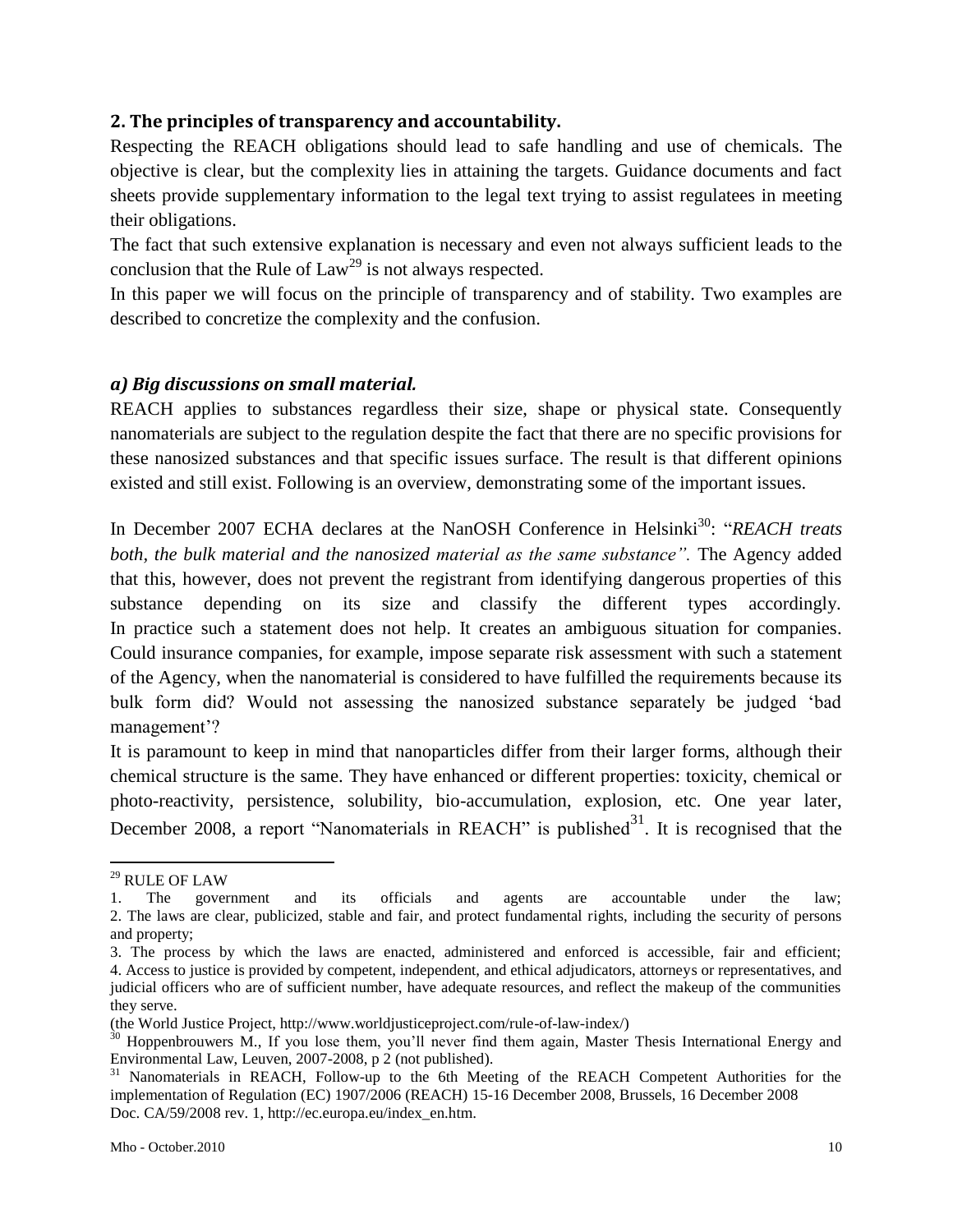registration for substances at nanoscale can be more complex<sup>32</sup>, especially when the same substance exists in the nanofrom as well as in the bulk form.

*"In such a case not only the information of the substance in the bulk form should be included in the registration dossier, but also any information regarding intrinsic properties where the properties of a substance in the nanoform differs from the bulk form, any different classification and labelling, any different chemicals safety assessment as well as all identified uses (see also Annex VI.3 of REACH) and relevant exposure scenarios for the nanoform of the substance."<sup>33</sup>*

But even still at this moment, the Technical Guidance on substance identification<sup>34</sup> considers that *"the current developments in nano-technology and insights in related hazard effects may cause the need for additional information on size of the substances in the future. The current state of development is not mature enough to include guidance on the identification of substances in the nanoform in this TGD".*

In line with the statement of ECHA in 2007 that a registrant can classify substances on properties related to size and classify the substances differently although the chemical identity is the same, we can conclude that the sameness analysis is in the hands of the registrants.

Nevertheless, the outcome of this analysis is not at the discretion of potential registrants but must be in line with the substance definition, information related to molecular and structural formula, composition and other relevant provisions of REACH. Any decisions taken by SIEFs may therefore also be challenged, e.g. by ECHA during the compliance check.

Quite some room for interpretation thus, and this is certainly not to the benefit of transparency and effectiveness. This ambiguity has already led to two groups of companies using different criteria to submit data on carbon nanotubes to ECHA. One group is planning to classify the carbon nanotubes as different substances and the other group will register the nanotubes as a form of bulk graphite so that they will not need to submit a separate registration dossier.<sup>35</sup> We are still far from a transparent and stable policy and regulation in this matter.

Several stakeholders are also concerned that most nanomaterials will escape registration because of the volume requirements. Despite the assurance by the chemical industry that most substances at nanoscale are produced in high volumes $^{36}$ , the "public" remains concerned.

To prevent and/or counter a negative public opinion, some private initiatives were taken: the Nano Risk Framework of Dupont and Environmental Defense and the ISO standard on nanotechnologies.

Trying to protect their research and development in nanotechnology, Dupont, a transnational chemical company has developed together with Environmental Defense, a non-profit

 $32$  This is the case for phase-in and non-phase-in nanomaterials, although the report only refers to phase-in nano when mentioning the extra complexity.

 $33$  Ibid. p 8.

 $34$  ECHA, Guidance for the identification and naming of substances in REACH, June 2007, p 28,

<sup>&</sup>lt;sup>35</sup> Nanomaterials cause classification headache for Reach, RSC, 16 June 2009,

www.rsc.org/chemistryworld/News/2009/June/16060901.asp, (last visited on 14 March 2010) <sup>36</sup> Ibid. p 13.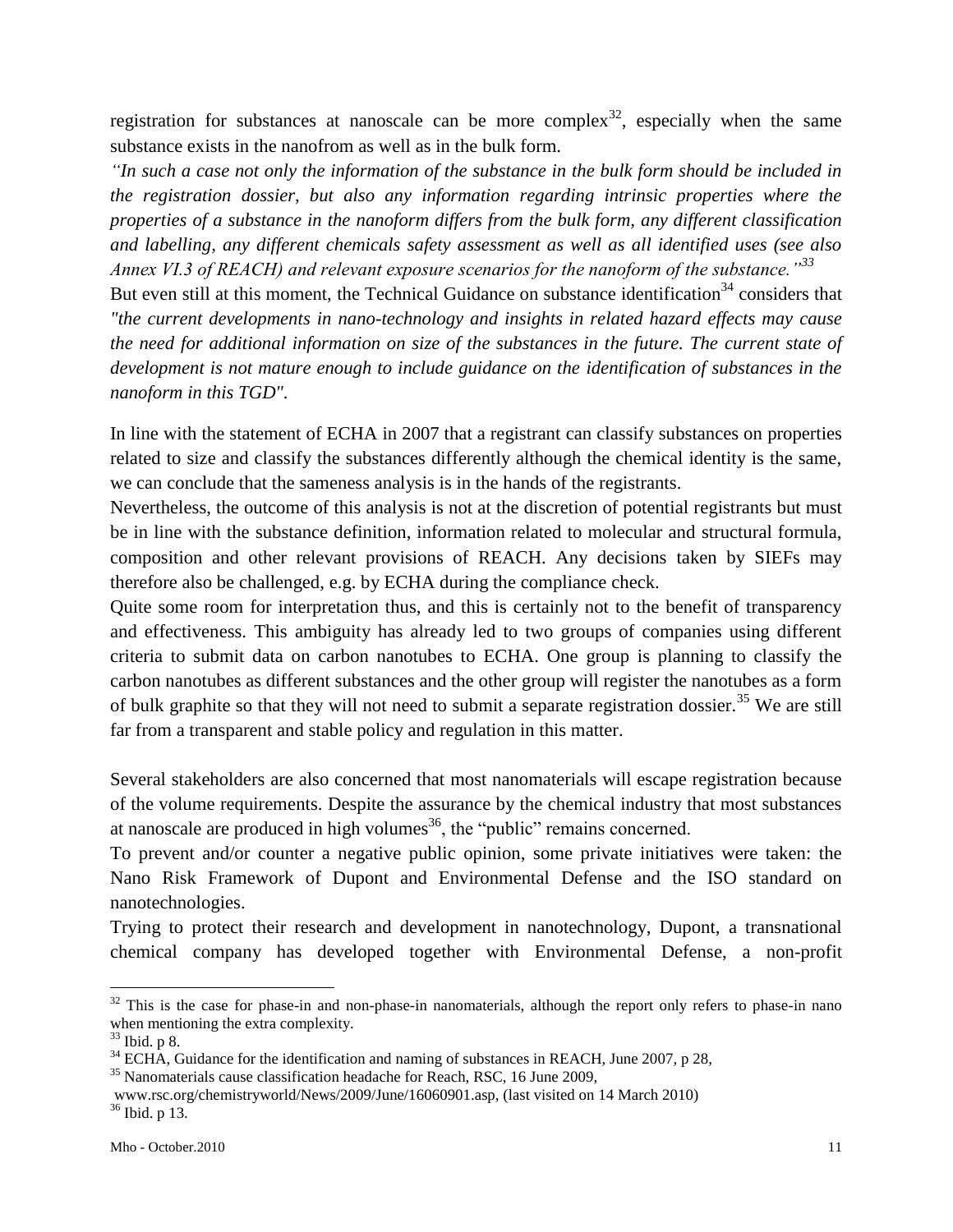environmental advocacy group the "NANO risk framework". The objective of the framework is to manage and reduce potential risk during the whole lifecycle of nanomaterials $37$  by:

- identifying potential hazards to human health and the environment

- assess the potential release and exposure to nano"s

- manage risks to workers, consumers, the general public and the environment during production, use and disposal.

The 3 elements (hazards, properties and exposure) work together in the sense that they point out were the highest risk is<sup>38</sup> and where eventually compensation is possible.<sup>39</sup>

The framework is on several aspects in line with the stipulations in REACH.



Another self-regulating initiative was taken by the International Standards Organisation (ISO). They are working on approximately 20 standards related to  $nano<sup>40</sup>$  with the objective to *"[ensure] that the full potential of nanotechnology is realized and that nanotechnology is safely integrated into society. Standards will help create a smooth transition from the laboratory to the marketplace, promote progress along the value chain... and facilitate global trade."<sup>41</sup>*

 $37$  Contract letter of August 30, 2005, www.environmental defense.org

<sup>38</sup> Nano Risk Framework, Environmental Defense and Dupont, www.nanoriskframework.org, p 27-83  $^{39}$  Ibid. p 83<br> $^{40}$ TC/229

Nanotechnologies, www.iso.org/iso/iso\_catalogue/catalogue\_tc/catalogue\_tc\_browse.htm? Commid=381983&development=on

<sup>41</sup> ISO/TC229 N 230, *Business plan ISO/TC 229 Nanotechnologies*, 23 April 2007, isotc.iso.org, p 1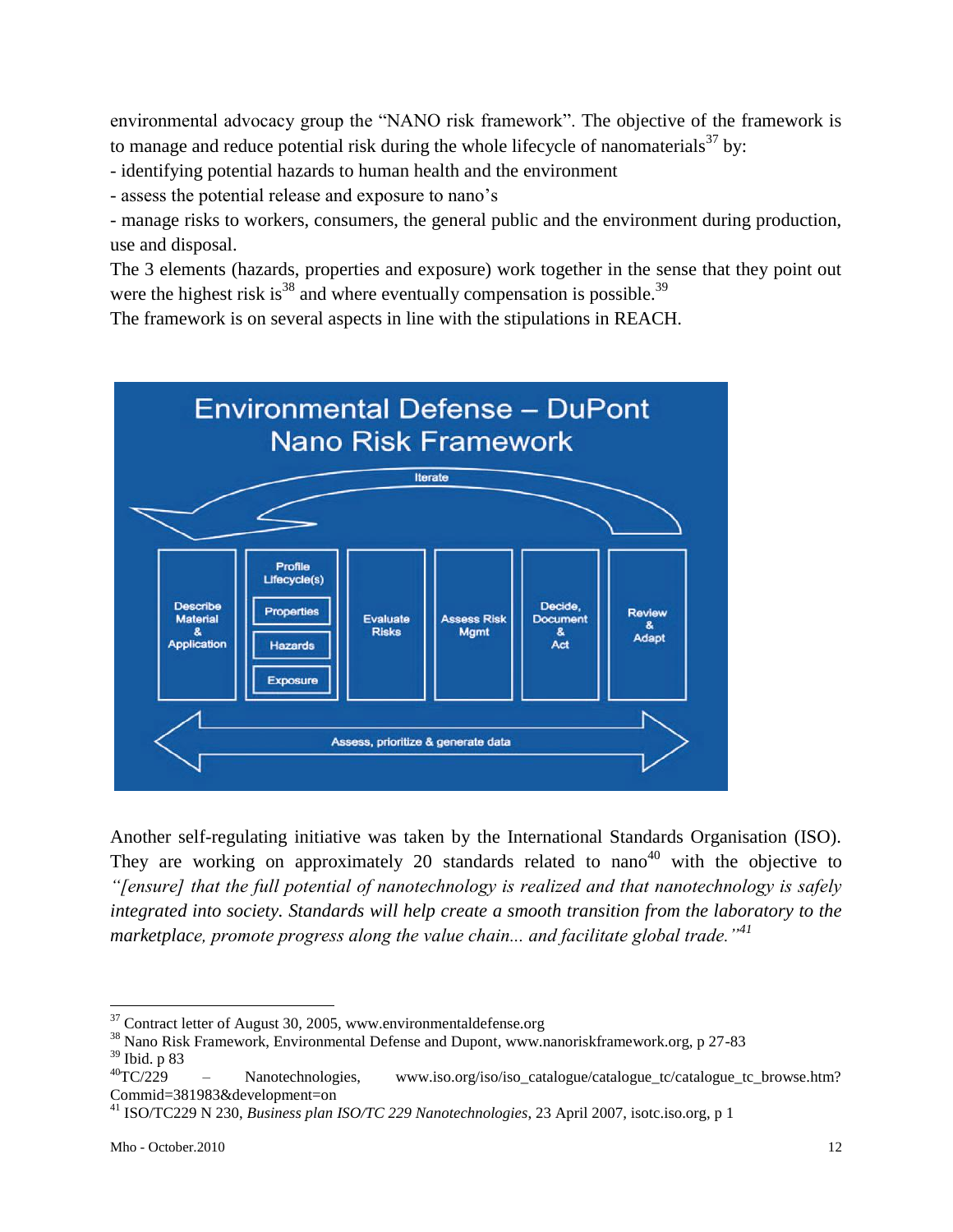To achieve results ISO will liaise and coordinate with, for example, the European Community Joint Research Centre, OECD and APEC.<sup>42</sup>

The Competent Authorities of the Member States state in their report that "companies and industry associations are encouraged to continue and intensify their own actions and assist authorities in elaborating the relevant information".<sup>43</sup> Self-regulation thus, as they believe it will help to gain confidence in the pro-active role of industry to ensure the safe use of substances at nanoscale.

# <span id="page-12-0"></span>*b) The dilemma of reacted or unreacted monomers.*

REACH exempts polymers from registration. Polymers consist of monomers. Are the latter then also exempted?

The first REACH legal challenge was initiated even before the regulation entered into force. Three European companies (from France, Germany and the United Kingdom) and one USA company started the procedure in the United Kingdom, but their complaint was quickly referred to the European Court of Justice for a preliminary ruling.<sup>44</sup>

Two questions were raised. The first question was if the monomer substances, referred to in article 6(3), are these reacted or unreacted monomers or both? The second question was if the application of Article 6(3) is irrational, discriminatory or disproportionate?

Both questions demonstrate again that the texts of REACH are not that transparent and that some topics<sup>45</sup> could lead to discussions on free trade. Without going to far into technical details, following are some points of interest within the framework of this paper.

Article 6 (3) of REACH obliges a manufacturer or importer to register monomers (or any other substance) that are not already registered if:

- the polymer consists of 2 % weight by weight (w/w) or more of such monomer substance(s) or other substance(s) in the form of monomeric units and chemically bound substance(s);

- the total quantity of such monomer substance(s) or other substance(s) makes up one tonne or more per year.

Thereby one should remember, referring to the definition of a polymer in article 3 (5) of REACH, that a polymer is composed of monomer units, which have reacted to form that polymer.<sup>46</sup>

Unreacted monomers must<sup>47</sup> anyway be registered inasmuch as they constitute substances on their own.

 $42$  Ibid., p 10

<sup>&</sup>lt;sup>43</sup> EUROPEAN COMMISSION, Follow-up to the 6th Meeting of the REACH Competent Authorities for the implementation of Regulation (EC) 1907/2006 (REACH), Brussels, December 2008, Doc. CA/59/2008 rev. 1, 21p, <http://ec.europa.eu/environment/chemicals/reach/pdf/nanomaterials.pdf> (last visited on 2 april 2010).

<sup>&</sup>lt;sup>44</sup> Case 558/07, Reference for a preliminary ruling: High Court of Justice (England & Wales), Queen's Bench Division (Administrative Court) - United Kingdom, 7 July 2007, http://eurlex.europa.eu/Result.do?RechType=RECH\_celex&lang=en&code=62007J0558 (last visited on 14 March 2010) <sup>45</sup> Par. 32, Case 558/07

 $46$  Article 3 (5) of REACH.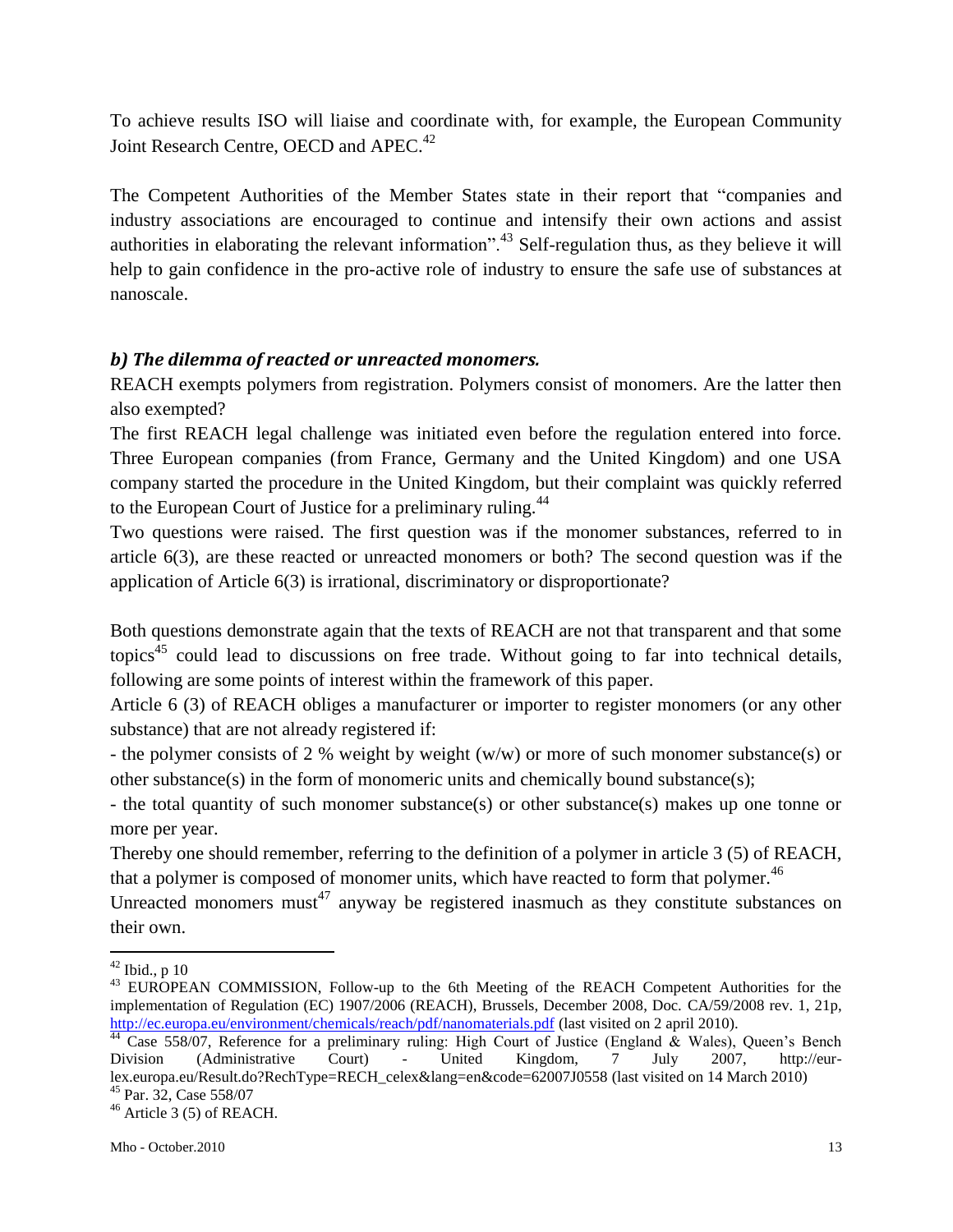The Court concludes on the basis of above that "*the concept of "monomer substances" in Article 6(3) of the REACH Regulation relates only to reacted monomers which are incorporated in polymers"*. 48

Consequently the monomers fulfilling the conditions of article 6(3) should be registered, with the remark that it only concerns monomer substances which have not yet been registered up the supply chain and that only monomer substances with their own characteristics as they existed before the polymerisation should be registered.<sup>49</sup>

Concerning the second question if the requirements are irrational, discriminatory or disproportionate, the applicants stated that importers faced difficulties because it is particularly difficult to get information from non-European manufacturers and because the costs for registration is not proportionate to the quantities imported.

The Court stated that importers and European manufacturers are treated the same way and that consequently the burden is not heavier for manufacturers from outside the Community or importers.<sup>50</sup>

To summarize: the European Court of Justice confirms that REACH applies to reacted monomers and dismisses claims of unfairness against importers.

#### <span id="page-13-0"></span>**3. Trade in chemicals threatened or not?**

In 2006 Asia expressed concerns on REACH at the WTO meeting. The list contained for example remarks on mandatory substitution of substances, requirements for monomers in polymers, guidelines and procedures.

But China was creative and found another solution then putting forward claims. In 2008 the China Chamber of Commerce of Metals Minerals & Chemicals Importers & Exporters has decided to open a representative office in Helsinki, Finland.<sup>51</sup>

Another example of the problems that non-European countries encounter, is following citation of a complaint Argentina filed with the WTO in 2008.

*"The recent introduction of the pre-registration period for chemical substances and preparations has highlighted the limited capacity of the EC authorities and the European Chemicals Agency (ECHA) to provide adequate technical assistance to potential users. When difficulties arise due to the complexity of the REACH Regulation, the lack of proper technical assistance serves to* 

<u>.</u>

 $47$  Article 6(1) and (2) of the REACH.

<sup>48</sup> Par. 27 Case 558/07.

<sup>49</sup> Par. 34 Case 558/07

<sup>50</sup> Par. 67 Case 558/07

<sup>&</sup>lt;sup>51</sup>HELSINGIN SANOMAT, Chinese chemical industry to open office in Helsinki, www.hs.fi/english/article/Chinese+chemical+industry+to+open+office+in+Helsinki/1135230365022 (last visited on 5 April 2010).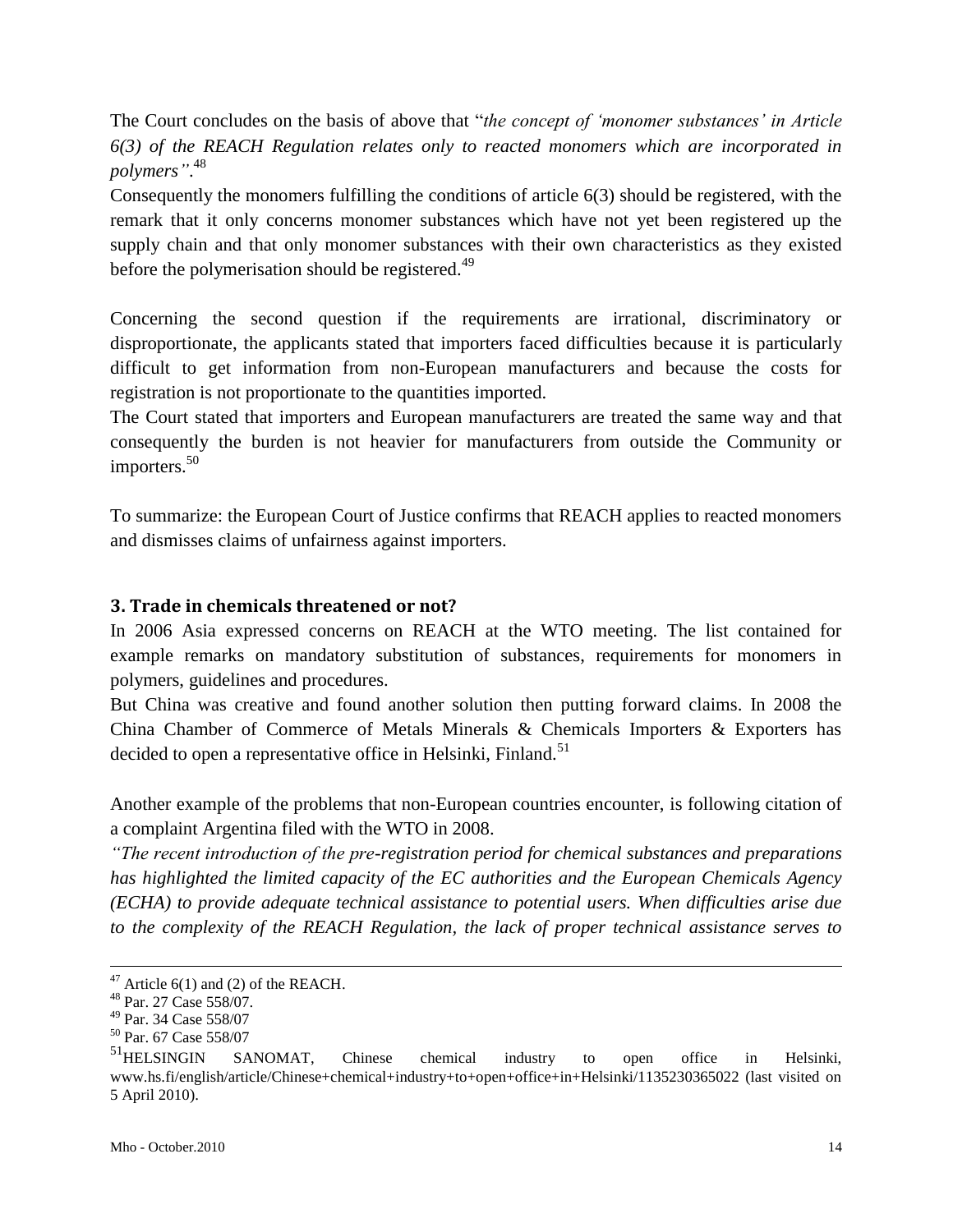*heighten the confusion and concern of companies seeking to comply with REACH , particularly those that are small and medium-sized. In addition to being faced with costs that are difficult to estimate, these companies also suffer from a lack of straightforward information on the way the system works. This situation constitutes a serious impediment to the continued presence of such companies in the European market."<sup>52</sup>*

Plus, non-European governments claim that REACH is de facto an incentive for downstreamusers to look for suppliers within the European Union rather than import their chemicals. Or are the difficulties importers of preparations (mixtures) encounter when having to register these preparations not hindering free trade? Importers often claim that it is impossible to know the full composition of the imported preparation due to the complexity of the supply chain and the reluctance of the non-European producers to share what he considers confidential business information.

But several transnational companies reacted differently. They decided to respect the obligations of REACH in all their production plants across the world. Business wise this makes sense. It (sometimes) is more costly and less efficient to adapt production in line with the export destination of the substances and at the same time problems with import in Europe are avoided. This strategy will give those companies also a competitive advantage for trade with Europe and for coming regulations in other countries. Indeed, REACH has a considerable influence on the development of new chemical regulation throughout the world. Several non-REACH countries decided to adapt rules similar to the REACH stipulations. One example is Turkey. In December 2009 a new chemical legislation was implemented.<sup>53</sup> The fact that Turkey is aiming at membership of the European Community certainly was one of the reasons for this action, but we see similar initiatives in other regions of the world. In the USA the Toxic Substances Control Act is under review and REACH is considered to be a "benchmark".

Countries, like Malaysia, Korea or Taiwan hope to boost the export of chemicals by adapting chemical management regimes in line with REACH. China tried to improve the legal controls on dangerous chemicals, as well as the enforcement of the rules.<sup>54</sup> Japan also reviewed his law on the Control of Examination and Manufacture of Chemical Substances in line with REACH.<sup>55</sup>

<sup>&</sup>lt;sup>52</sup> This communication, dated 25 June 2008, is being circulated at the request of the delegation of Argentina, http://docsonline.wto.org/GEN\_highLightParent.asp?qu=REACH&doc=D%3A%2FDDFDOCUMENTS%2FT%2F G%2FTBT%2FW289.DOC.HTM&curdoc=3&popTitle=G%2FTBT%2FW%2F289, (last visited 13 March 2010). <sup>53</sup> Turkey aligns chemical laws with EU REACH and CLP, *Chemical Watch,* February 2010, p 10

<sup>&</sup>lt;sup>54</sup> Efforts are being made to improve both the legal controls on harmful chemicals as well as their enforcement. The Environmental Protection Act, amended in 1989, underpins chemicals management. Regulations on the control of safety of dangerous chemicals, which established directories of dangerous chemicals and highly toxic chemicals, were amended in 2002. Environmental management of chemicals controlled by the 1994 law on import and export of toxic chemicals which requires registration of chemicals featured on a list of severely restricted chemicals. Five highly toxic pesticides were banned from production, circulation and use last year. A notification system for new chemicals before production and import was established in 2003.

<sup>55</sup> Japan also reviewed its chemicals management laws last year, with a report issued in December 2008 concluding that an amendment is needed to its 1973 Chemical Substances Control Law which was also amended in 1986 and 2003. The law requires pre-manufacture and import notification for new chemicals as well as regulation of specified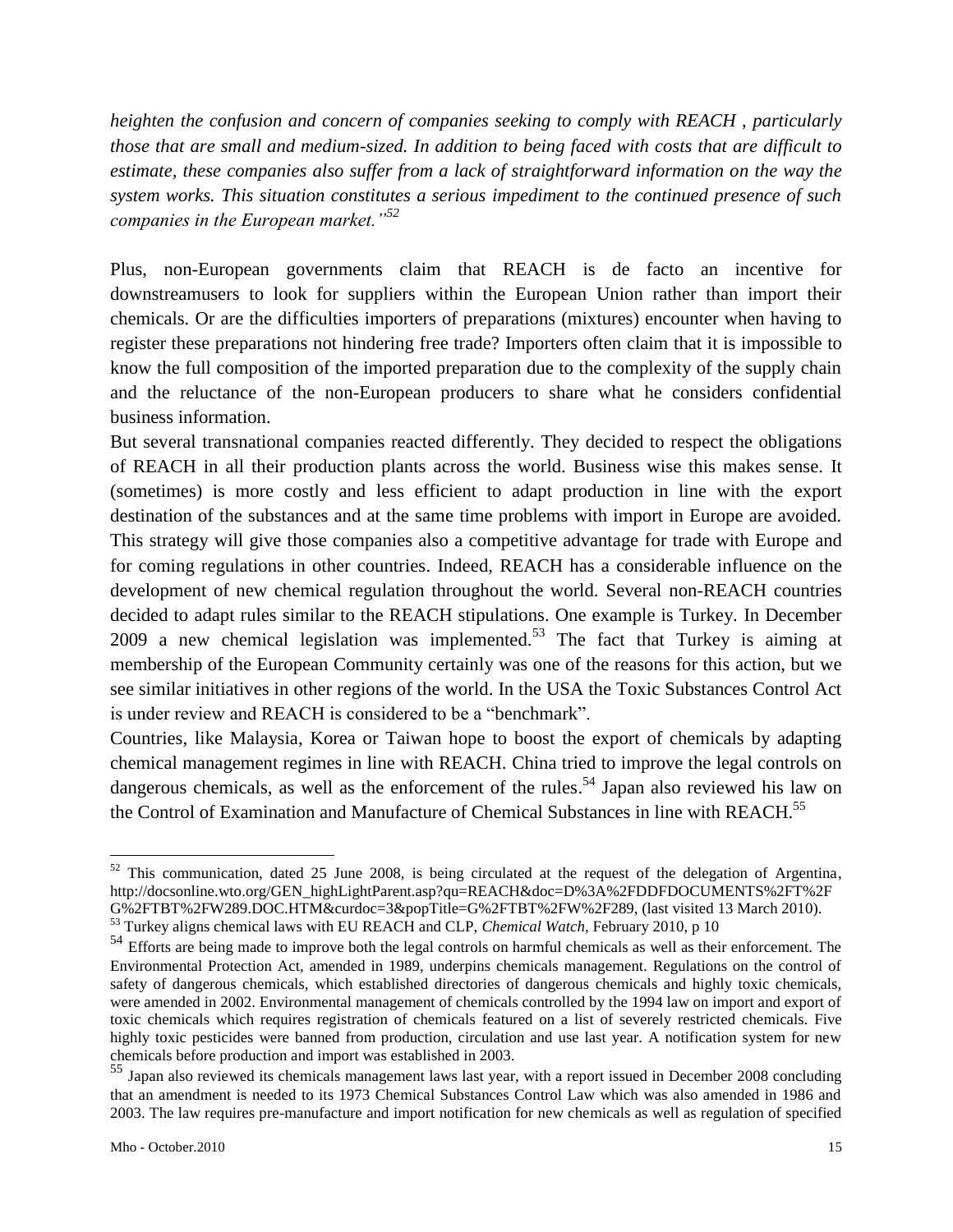This evolution will make the issues that one might have concerning REACH and free trade void. After all, if similar regulation is adapted on a global level one could hardly argue that REACH is hindering free trade.

## <span id="page-15-0"></span>**III. REACH: impacting more than chemicals.**

With all the new technologies and with the growing consciousness of the need to protect life and environment, an intelligent approach towards regulating is necessary. Regulators cannot disregard tendencies in society, power and influence of businesses and industry, and political power. A delicate balance is needed.

It is clear that in REACH these elements are present and that the European authorities strive for a balance in respect for the environment, human health and economic welfare. However, the practical application is not so obvious.

Due to its complexity REACH suffers from a lack of transparency and stability. Some economic actors use this to their advantage, often supported by politicians. One example is the calculation of the SVHC limits in articles, whereby the calculation method confirmed in the actual guidance is more beneficial for the industry than the method proposed by the dissenting member states.

Although the inclusion of the precautionary principle as a basis for risk management, for authorizations and restrictions of chemical substances is positive, the practical implementation is weakened by the influence of some stakeholders. This influence is formalized in the guidances and practices. For example: the approach of ECHA to nanoforms of substances follows the tendancy in industry: from "no-new-substance" in 2007, to recognizing the complexity of nanoparticles in 2008.

Some actors in industry were trendsetters by their different approach to nano and its potential risks. The chemical company DuPont together with Environmental Defense, developed in 2005 "NANO risk framework". They jointly called for broad collaboration by interested stakeholders to identify and address potential environmental, health, and safety risks of nanotechnology following the framework.

The International Standards Organisation (ISO) started in 2006 with developing standards related to nano with the objective to integrate nanotechnology safely into society.

Both initiatives are examples of self-regulation and have certainly influenced the political and regulatory views on the subject.

1

classes of chemicals, such as persistent, bioaccumulative and toxic or eco-toxic chemicals. The main effect of the planned amendment, which was submitted to the Japanese parliament at the end of February and could be adopted by June, is to extend requirements to all industrial chemicals under a phased risk assessment programme. The intention is to combine priority assessment. Those deemed to be a priority will need to comply with mandatory data requirements. The new chemicals notification scheme will also be modified to require planned production volume and use information in order to carry out risk screening for these substances. *Chemical Watch,* opzoeken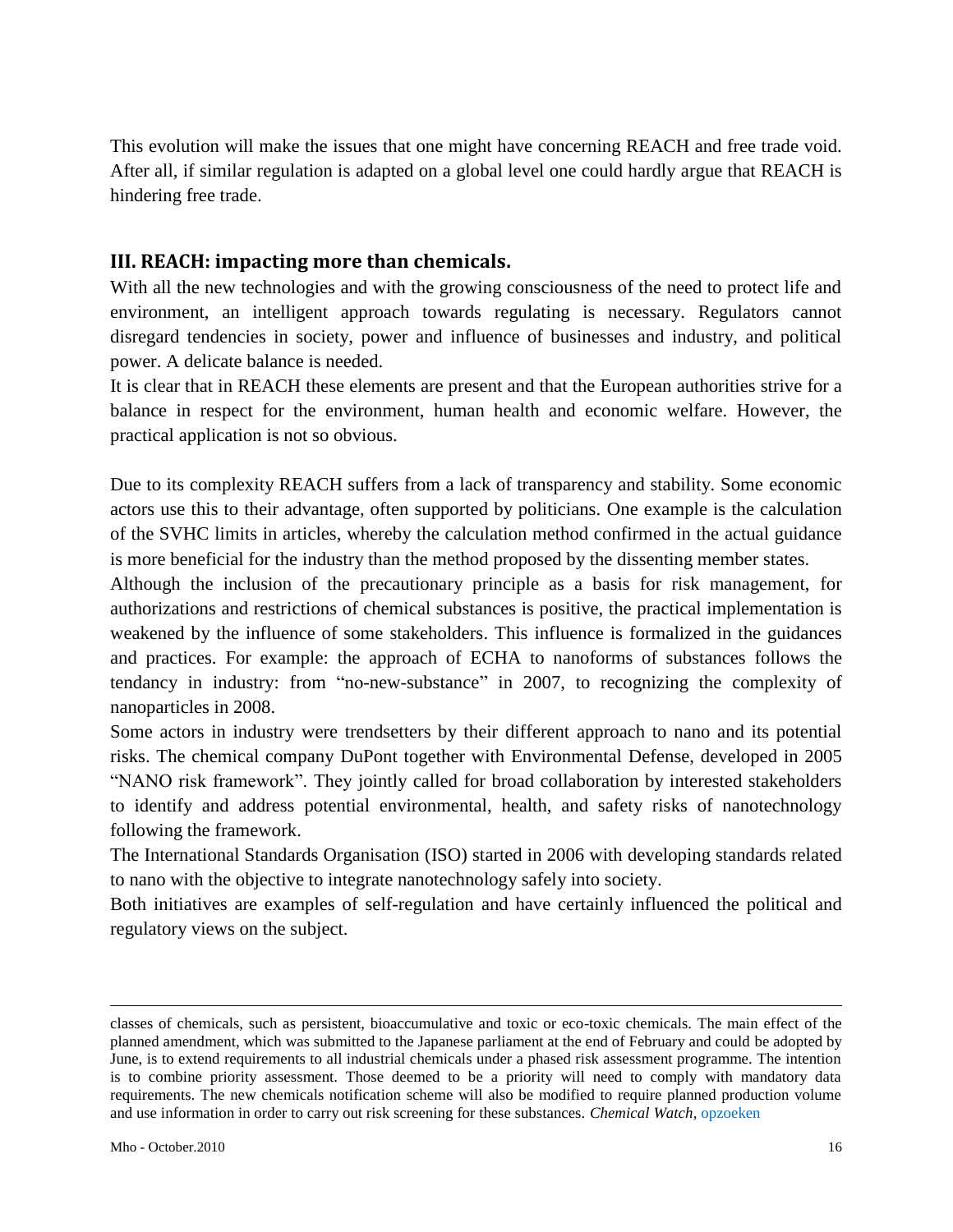Also outside Europe companies and states become increasingly aware of the power and influence of social norms. Several transnational companies decide to follow REACH regardless their location and for all their products. This strategy is of course based on economic interests, but will nevertheless have an influence on the overall acceptance of the "REACH idea". This makes it less probable that claims of hindering free trade are submitted or won.

For similar reasons several countries around the world adapted regulations with obligations similar to those in REACH.

One could state that free trade is no longer an absolute goal on itself, but has become more of a means to support and bring well-being. This well-being includes respect and conservation of the environment and human health, as well as respect for the limited natural resources of the world.

Regulators, politicians and businesses cannot ignore the public opinion and social or cultural norms. Command and control is no longer sufficient. Regulatory effectiveness is based on a consensus amongst regulatees that backs the regulatory position. Then the regulation will be followed and respected<sup>56</sup> to the benefit of all.

Much more can be said and written on this topic, but we can already conclude that REACH is a courageous initiative and brings change in the management of chemicals, even beyond its European territory. It is also a good learning experience for all the new technologies that still have or will have to be regulated. To name a few: nanomedicine, phytoremediation and phytoattenuation, stem cell, cloning, property of human tissue, artificial life, etc.

<sup>56</sup> Abstraction made of the difficulty to obtain such a consensus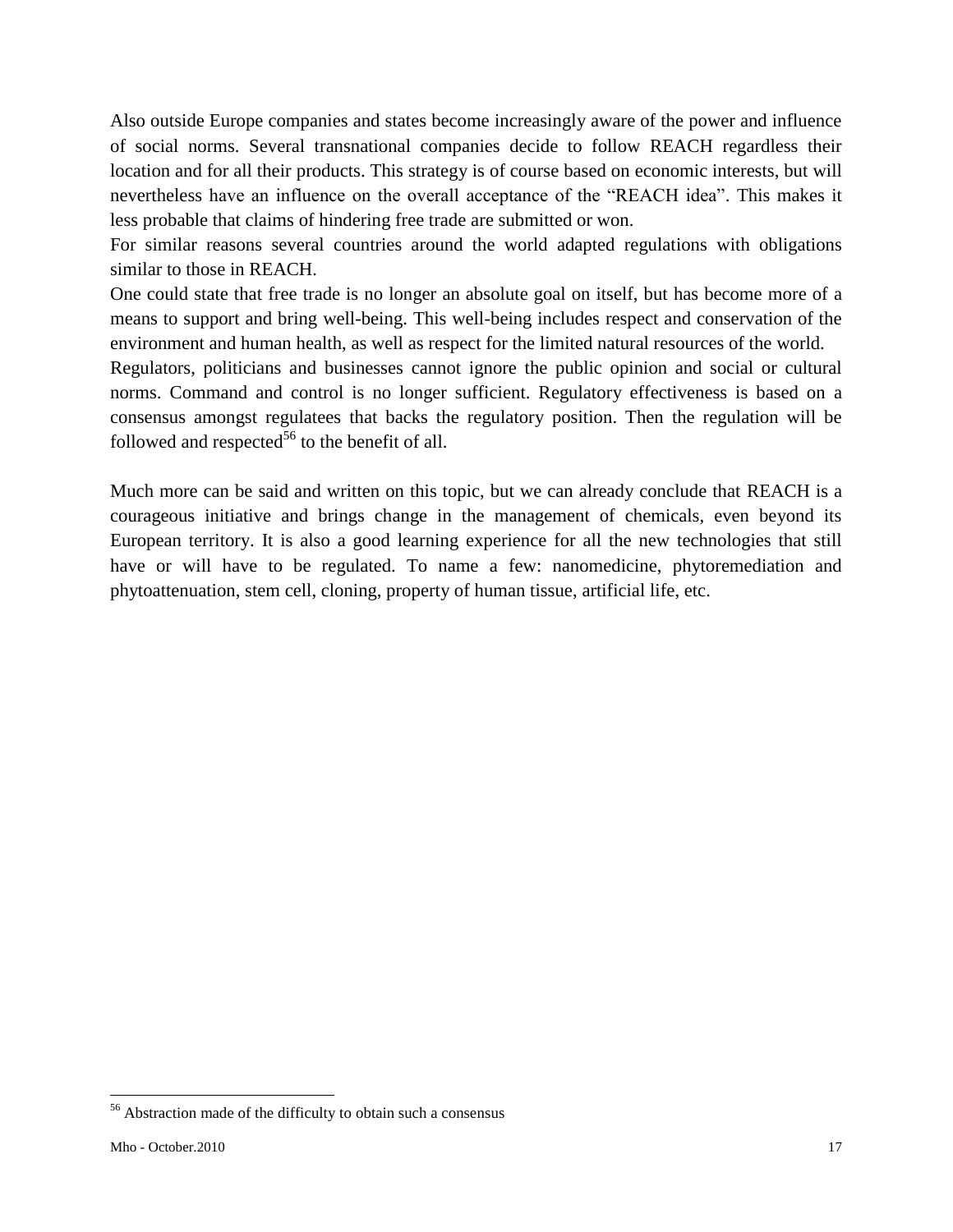# <span id="page-17-0"></span>**IV. Bibliography**

ABDEL MOTAAL, D., "Reaching REACH: The Challenge for Chemicals Entering International Trade", *Journal of International Economic Law* 2009, 643-662.

AHLERS, J., e.a., *Precautionary Risk Assessment and Risk Management of Chemicals, Part I: New Strategies for the Ecological Risk Assessment and Risk Management of Substances,* 38 p.

BRONCKERS, M. en VAN GERVEN, Y., "Legal remedies under the EC"s new chemicals legislation REACH: Testing a new model of European governance", *Common Market Law Review* 2009, 1823-1871.

BROWNSWORD, R., *Rights, Regulation and the Technical Revolution,* Oxford University Press, 2008, 324 p.

CASE C-558/07, preliminary ruling from the High Court of Justice (United Kingdom) on the application of S.P.C.M. SA, C.H. Erbslöh KG, Lake Chemicals and Minerals Ltd, Hercules Inc. v Secretary of State for the Environment, Food and Rural Affairs, *OJ* C 205, 29.8.2009, eurlex.europa.eu/LexUriServ/LexUriServ.do?uri=CELEX:62007J0558:EN:HTML (last visited on 4 April 2010).

COMMISSION PRESS RELEASE, Chemicals: New European Commission determined to make REACH a success, Brussels, 25 March 2010, IP/10/360, ec.europa.eu/commission\_2010- 2014/tajani/headlines/press-releases/index\_en.htm.

COMMISSION RECOMMENDATION of 07/02/2008 on a code of conduct for responsible nanosciences and nanotechnologies research, Brussels, C(2008) 424 final, ec.europa.eu/nanotechnology/pdf/nanocode-rec\_pe0894c\_en.pdf (last visited on 30 March 2010), 10 p.

DIRECTIVE 93/76/EEC, 13 September 1993 to limit carbon dioxide emissions by improving energy efficiency, *O.J. L*. 22 September 1993, 237, 22.9.1993, p 28-30.

DISSENTING VIEWS on the Guidance on requirements for substances in articles, received from Austria, Belgium, Denmark, France, Germany and Sweden, 18 p., available on guidance.echa.europa.eu/guidance\_en.htm (last visited on 2 April 2010).

EUROPEAN COMMISSION, Follow-up to the 6th Meeting of the REACH Competent Authorities for the implementation of Regulation (EC) 1907/2006 (REACH), Brussels, December 2008, Doc. CA/59/2008 rev. 1, 21p,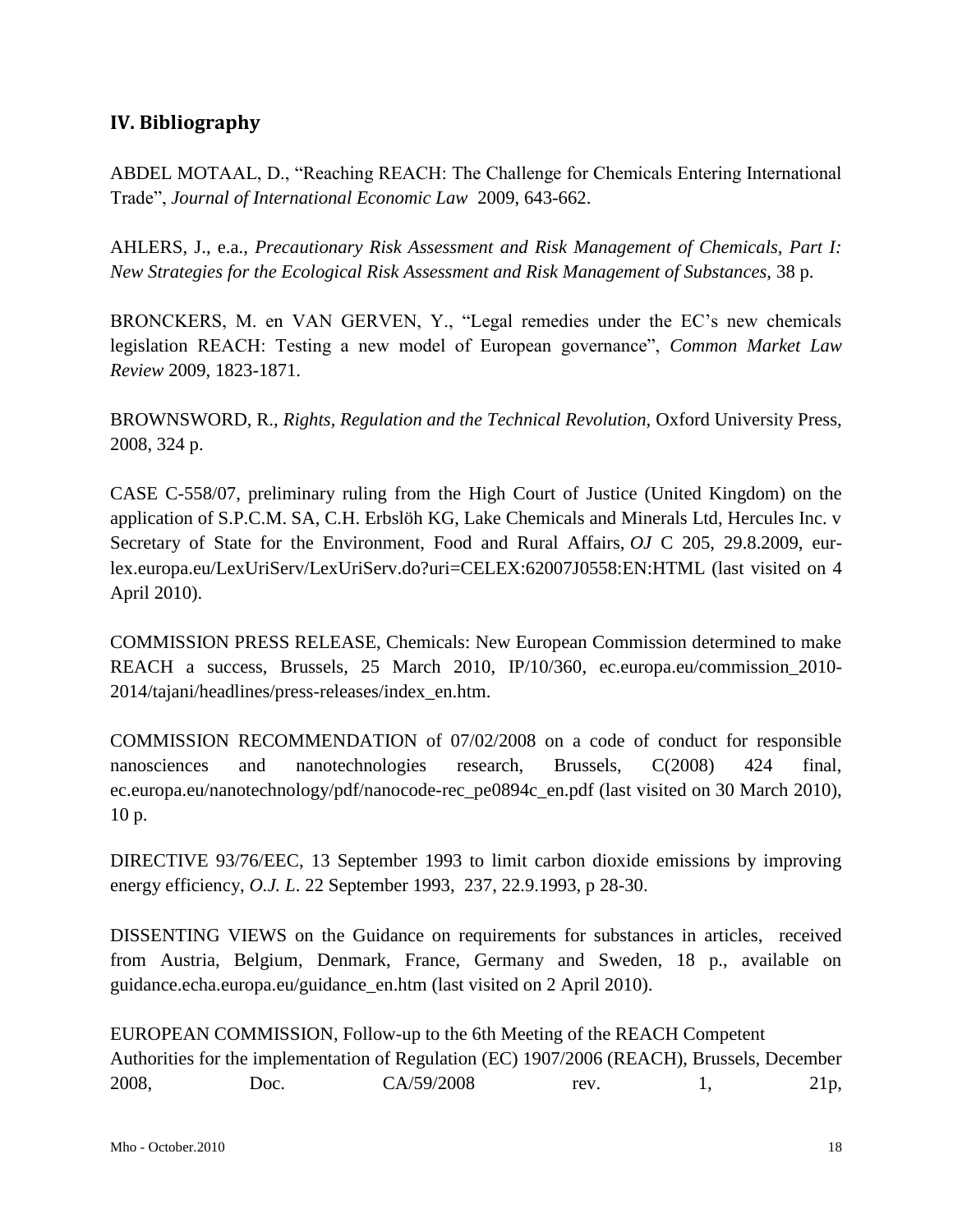<http://ec.europa.eu/environment/chemicals/reach/pdf/nanomaterials.pdf> (last visited on 2 april 2010).

FORBES, R., "The Long Arm of REACH: How to Navigate Through the Compliance Process", *European Energy and Environmental Law Review* 2009, 34-50.

GEHRING, T., Bargaining, Arguing and Functional Differentation of Decisionmaking: the Role of Committees in European Environmental Process Regulation, *EU* Joerges, C. and Vos, E., ed., *EU Committees, social regulations, law and politics*, Oxford, Hart Publishing, 1999, p. 195-218.

GRAEME H., BOWMAN D. ed., *New Global Frontiers in Regulation, the Age of Nanotechnology,* MPG Books Ltd., United Kingdom, 2007, 422 p.

HELSINGIN SANOMAT, Chinese chemical industry to open office in Helsinki, www.hs.fi/english/article/Chinese+chemical+industry+to+open+office+in+Helsinki/1135230365 022 (last visited on 5 April 2010).

HEYVAERT, V., "Globalizing Regulation: Reaching Beyond the Borders of Chemical Safety", *Journal of Law and Society* 2009, p 110-128.

HONGDA, Z., "Implications of REACH -A Need for Global Norm of Chemical Regulation?" *Helsinki Chemicals Forum,* 28 May 2009, Helsinki, 26 p, [finnexpo.multiedition.fi/wwwcem/cem/program/Materials/Zhou.pdf](http://finnexpo.multiedition.fi/wwwcem/cem/program/Materials/Zhou.pdf) (last visited on 15 March 2010).

HOPPENBROUWERS, M., *The Precautionary Principle*, Leuven, Master International Environmental and Energy Law, 18 p, not published.

HOK F., *Chemicals – up close, Plastic shoes from all over the world*, The Swedish Society for Nature Conservation, 2009, 32p.

HULS, N., Recht en veiligheid in de risicomaatschappij, in Vos, E. en Van Calster, G. ed., *Risico en voorzorg in de rechtsmaatschappij,* Antwerpen, Intersentia, 2004, p 31-43.

JOERGES, C., "Good Governance" through Comitology?; Joerges, C. and Vos, E., ed., *EU Committees, social regulations, law and politics*, Oxford, Hart Publishing, 1999, p. 311-338.

KING, D., NARLIKAR, A., "The new Risk Regulators? International Organisations and Globalisation, *The Political Quarterly Publishing,* Oxford, Blackwell Publishing, 2003, p 337- 347.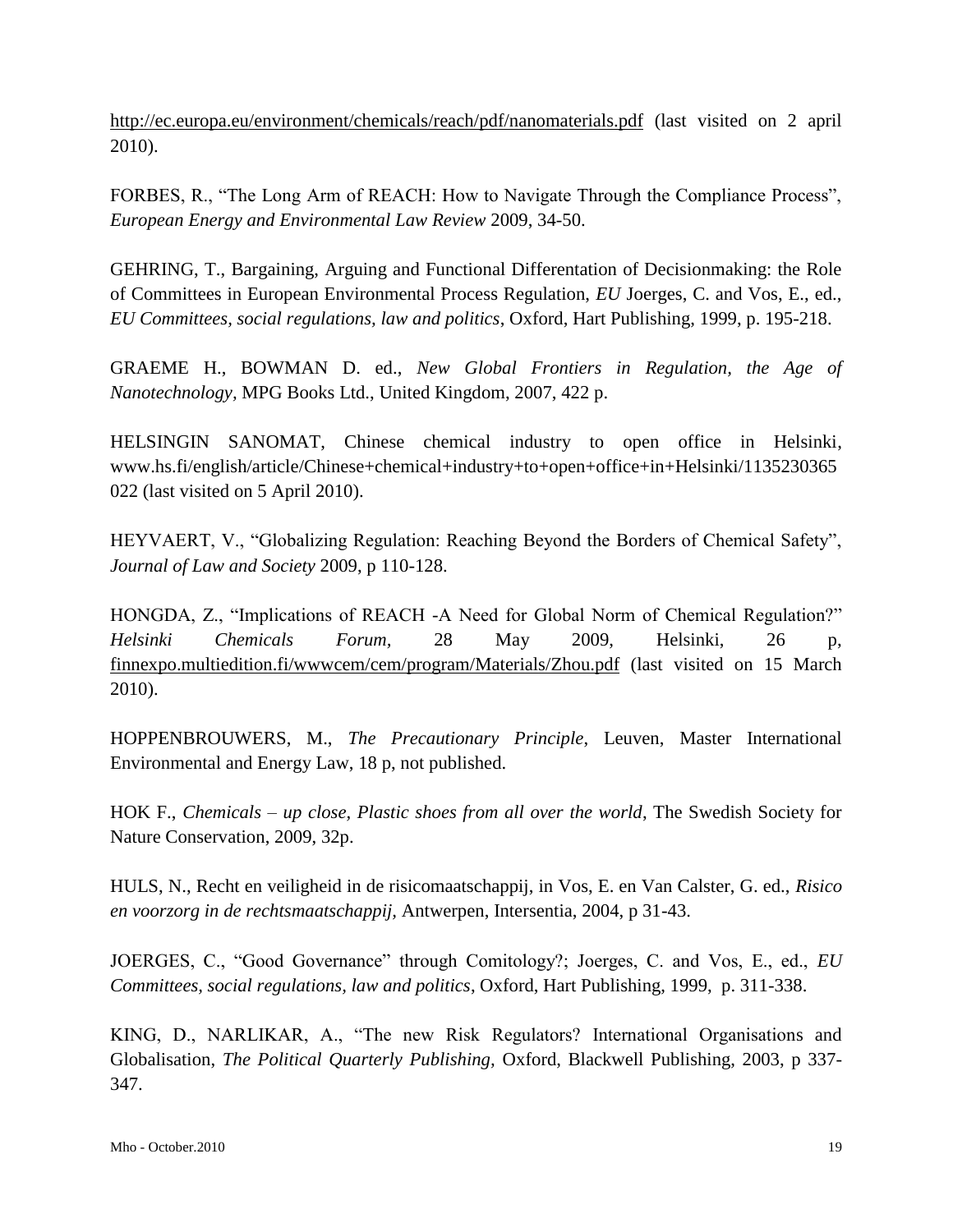KNOX J., The Judicial Resolution of Conflicts between Trade and the Environment, *Havard Law School*, 2004, www.law.harvard.edu/students/orgs/elr/vol28\_1/knox.pdf, (last visited on 9 March 2010), 78 p.

LANDFRIED, C., The European Regulation of Biotechnology by Polycratic Governance, in Joerges, C. and Vos, E., ed., *EU Committees, social regulations, law and politics*, Oxford, Hart Publishing, 1999, p 173-194.

LARDEUR, K-H., Legal Concept of the Network in European Standard Setting, Joerges, C. and Vos, E., ed., *EU Committees, social regulations, law and politics*, Oxford, Hart Publishing, 1999, p. 151-170.

LIERMAN, S., Het Voorzorgsbeginsel en Gezondheidsbescherming, Oude Wijn in Nieuwe Zakken?, in Vos, E. en Van Calster, G. ed., *Risico en voorzorg in de rechtsmaatschappij,*  Antwerpen, Intersentia, 2004, p 47-68.

OGUS, A., Risk Management from an economic perspective, in Vos, E. en Van Calster, G. ed., *Risico en voorzorg in de rechtsmaatschappij,* Antwerpen, Intersentia, 2004, p 229-238.

PESENDORFER D., "EU Environmental Policy under Pressure: Chemicals Policy Change between Antagonistic Goals?", *Environmental Politics* 2006, 95-114.

PETERS G., Policy Reform: Is Uniformity the Answer?, *the Political Quarterly Publishing, Oxford, Blackwell Publishing,* 2003*,* 421-428.

REVESZ R., SANDS P., STEWART R., *Environmental Law, the Economy and Sustainable Development,* Cambridge University Press, United Kingdom, 2000, 437 p.

SCHAMPS, G., Het voorzorgsbeginsel en het aansprakelijkheidsrecht: naar een nieuwe grondslag voor burgerlijke aansprakelijkheid in het Belgische recht?, in Vos, E. en Van Calster, G. ed., *Risico en voorzorg in de rechtsmaatschappij,* Antwerpen, Intersentia, 2004, p 171-199.

SMITH, R., *The Dangers of Risk aversion*, United Kingdom, The Royal Academy of Engineering, 2007, [www.raeng.org.uk](http://www.raeng.org.uk/) (last visited on 20 March 2010), 20 p.

TEMANORD REPORT, *REACH Trigger for Information on Substances of Very High Concern (SVHC)* – *An Assessment of the 0.1% Limit in Articles*, Copenhagen, **©** Nordic Council of Ministers, 2010, 115 p.